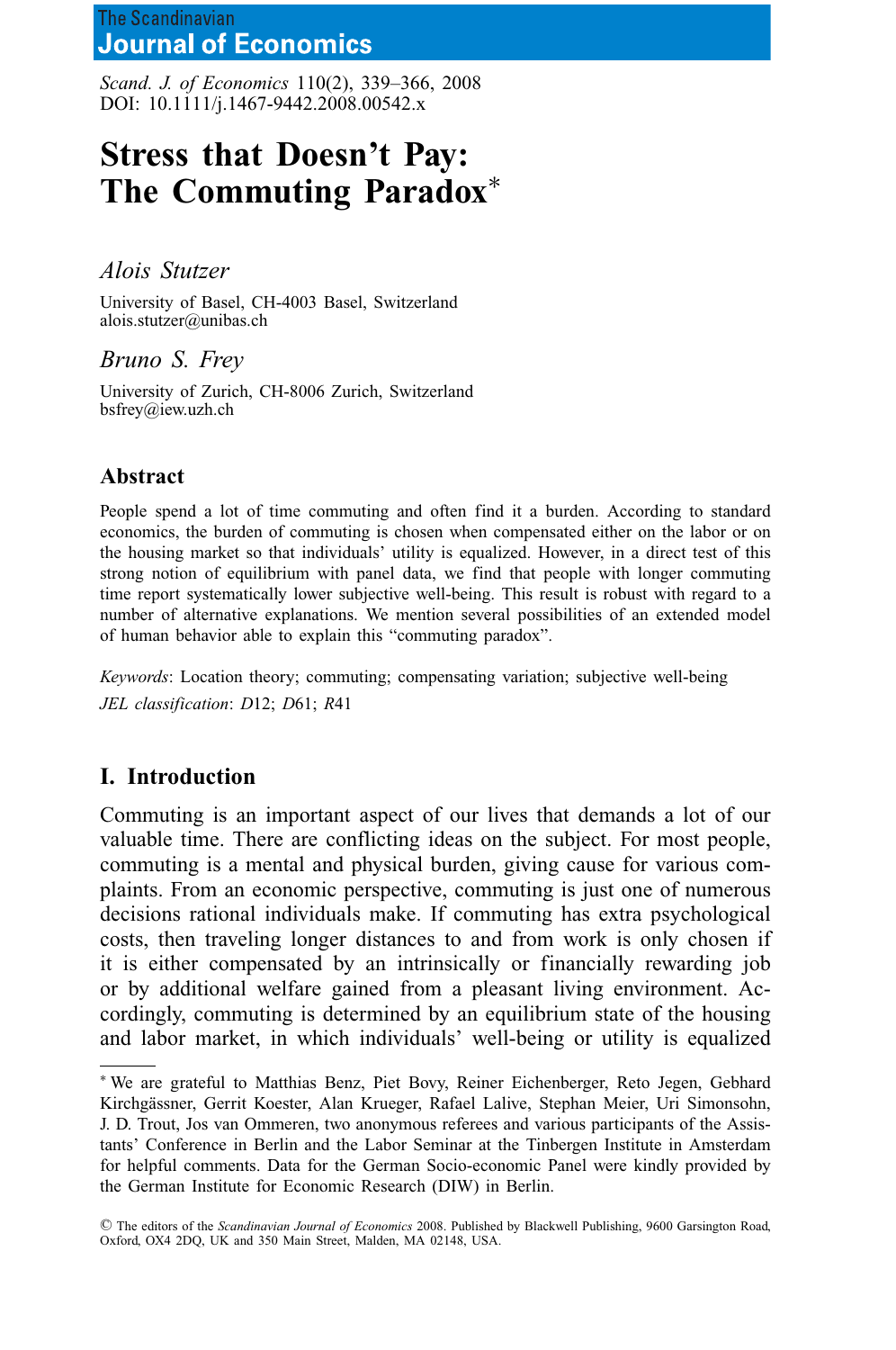over all actual combinations of alternatives in these two markets. Thus, any disagreement between the two perspectives is due to the strong belief in economics that market forces lead to an equilibrium in which rents are prevented.

The strong notion of equilibrium in urban and regional economic theory, as well as in public economic theory, has only been partially tested so far. Studies have not been carried out as to whether there are systematic rents: rather, derived hypotheses within the equilibrium framework have been analyzed. There is considerable evidence for capitalization of transportation infrastructure in the price of land and for compensating wage differentials due to commuting distance.<sup>1</sup> However, these findings do not require an equilibrium situation, but can also be explained by the law of marginal substitution.

In order to assess the power of the equilibrium framework, a direct test is necessary. Here we analyze data on subjective well-being as proxy measures for people's experienced utility in order to directly test the strong notion of equilibrium in location theory. High quality data are available for Germany, collected by the German Socio-economic Panel. In a data set spanning 19 years, we study whether commuters are indeed compensated for the stress incurred, as suggested in economic models. If this is the case, we should not find any systematic correlation between people's commuting time and their reported satisfaction with life.

Our main result indicates, however, that people with long journeys to and from work are systematically worse off and report significantly lower subjective well-being. For economists, this result on commuting is paradoxical.

The empirical finding is further analyzed in four ways. First, we study the robustness of the empirical finding to different econometric specifications. In particular, a large number of background variables and time-invariant personality traits are taken into account in the estimation approach.

Second, biases in judgment due to the effects of the order in which questions are asked, or differences in salience, might cover up actual compensation in reported life satisfaction. Therefore, domain satisfaction is studied in order to capture possible compensation on the labor and the housing market at a disaggregate level, rather than in an overall measure.

Third, we discuss and empirically analyze two possible explanations within the traditional economic framework that would account for the commuting paradox: (i) While commuting might be a burden for those involved, those people's partners might benefit, so that, overall, the households' wellbeing is equalized. (ii) Transaction costs prevent people from adjusting to economic shocks and the observed correlation might simply reflect equilibrium in a "real" world with frictions. In fact, the general finding might

 $<sup>1</sup>$  See the research cited in Section II below.</sup>

<sup>C</sup> The editors of the *Scandinavian Journal of Economics* 2008.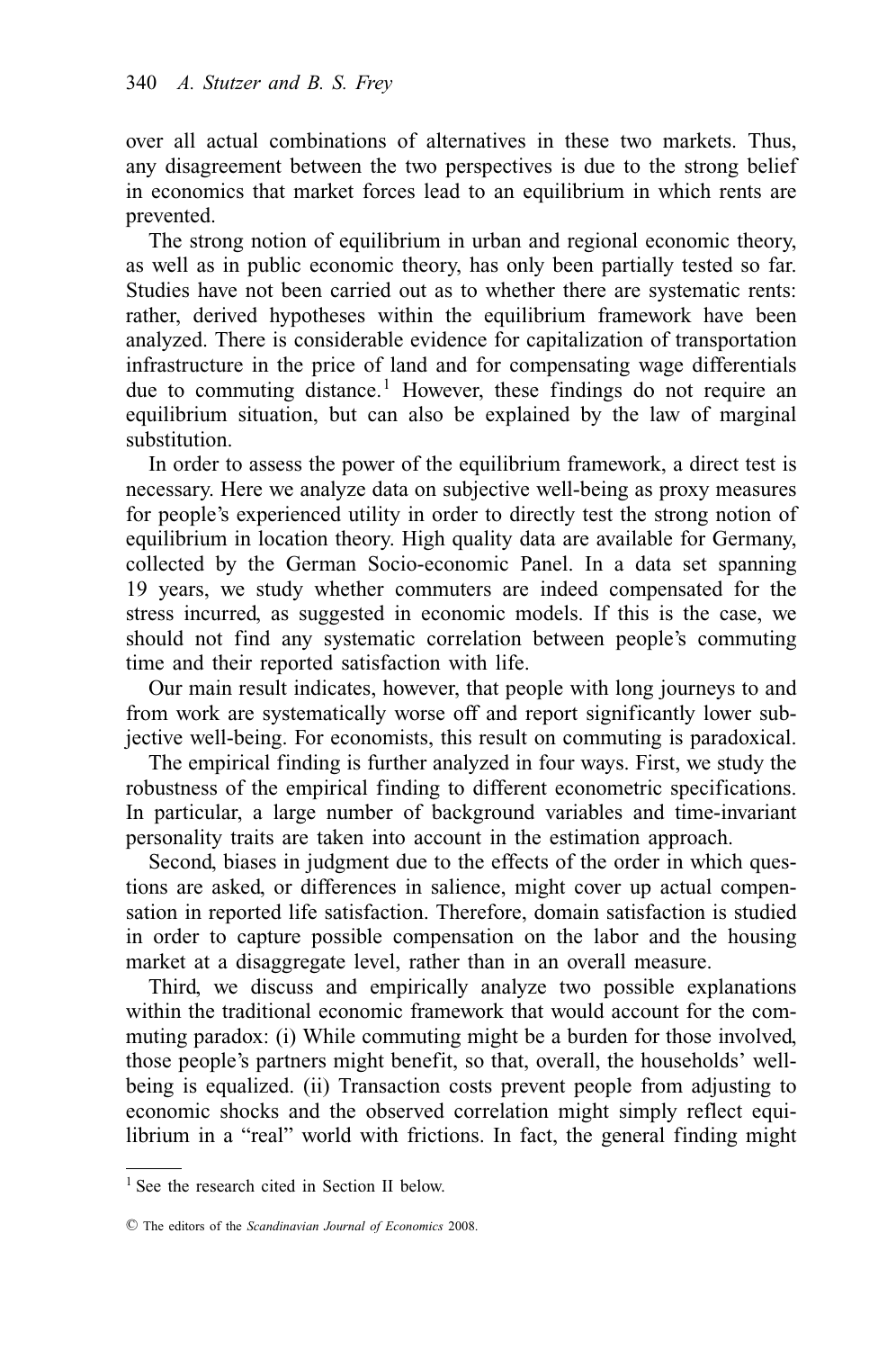exemplify the importance of moving costs. People are trapped in their commuting situation and experience lower subjective well-being when they had bad luck and ended up with a long commute or did not foresee the costs of commuting. Here, we study people who change either their job or their place of residence, and thus have the possibility of re-optimizing their lives. The question is asked whether they also suffer lower subjective well-being with higher commuting time and we find that they do.

Finally, we suggest several possibilities of an extended model of human behavior that may help us to better understand the "commuting paradox".

The paper proceeds as follows. The costs and benefits of commuting as discussed in economics and psychology are summarized in Section II. The data set is described and the empirical analyses are conducted in Section III. Several explanations of the commuting phenomenon are empirically tested in Section IV. Section V briefly addresses the results in the light of behavioral economics. Concluding remarks are offered in Section VI.

## **II. The Costs and Benefits of Commuting**

## *The Physical and Mental Burden of Commuting*

Commuting involves much more than just covering the distance between home and work. Commuting not only takes time, but also generates outof-pocket costs, causes stress and intervenes in the relationship between work and family. In fact, it seems that commuting is *the* daily activity that generates the lowest level of positive affect, as well as a relatively high level of negative affect; see Kahneman, Krueger, Schkade, Schwarz and Stone (2004). Moreover, commuting is salient in the everyday routines of many people's lives. Figure 1 gives a brief overview about commuting in European countries and the United States. It clearly shows that commuting is a widespread phenomenon. Workers in these countries commute between 29.2 minutes in Portugal and 51.2 minutes a day in Hungary. The average daily commuting time in the former EU15 is 37.5 minutes. In the United States, traveling to work takes, on average, 48.8 minutes.

Engineers and social scientists have studied a wide range of the private and social costs of commuting; for a review, see Koslowsky, Kluger and Reich (1995). For example, it has been calculated for the United States that a "typical household spends nearly 20 percent of its income on driving costs—more than it spends on food"; see EPA (2001). Besides these private costs for transportation (including commuting), there are the social costs of commuting, due to congestion and pollution of the environment. The calculation of the costs of congestion focuses on the value of time when delays occur whilst traveling. In an extensive survey, Small (1992, p. 44)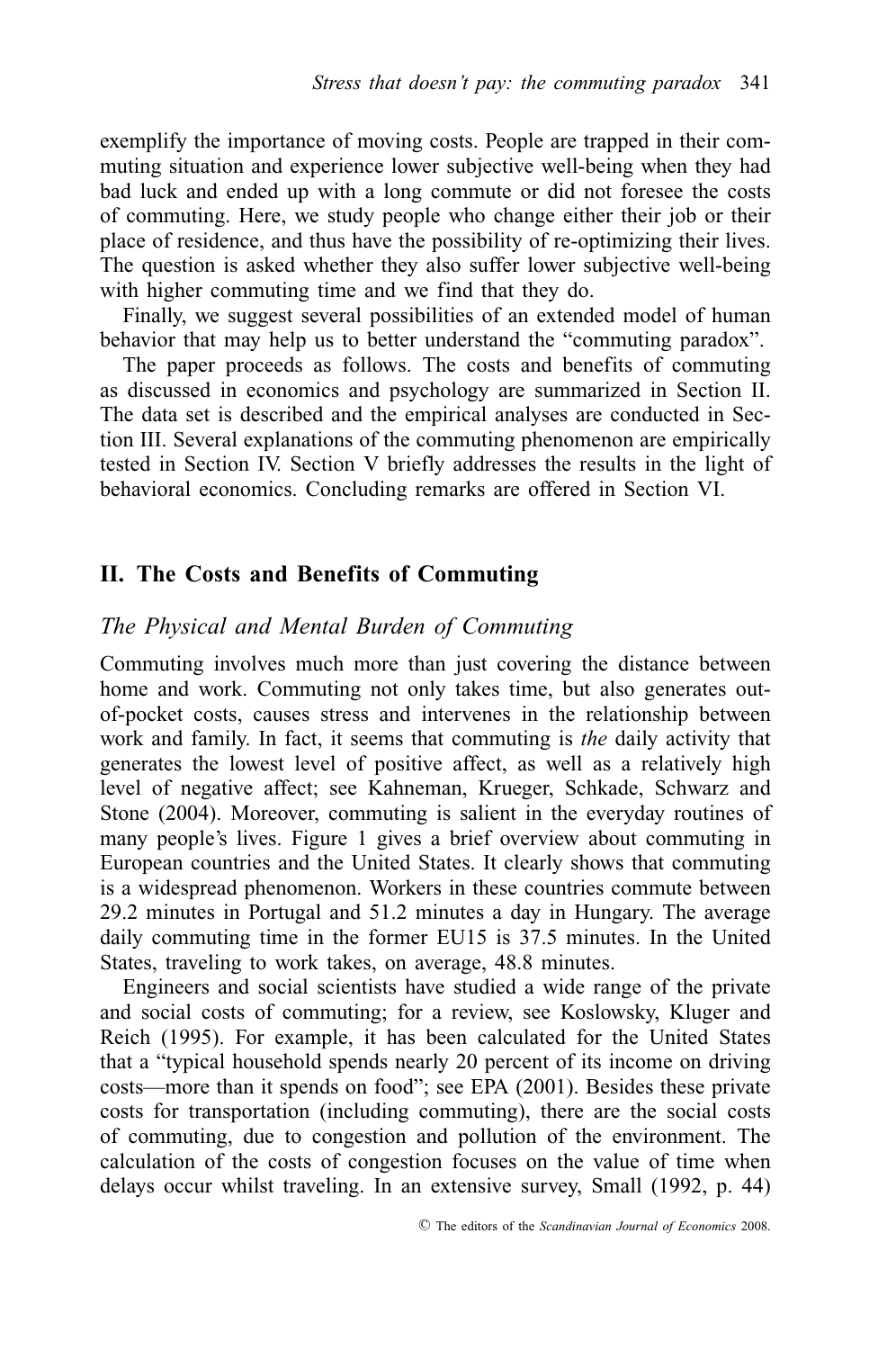

*Fig. 1.* Average daily commuting time in Europe and the US *Data sources*: Data for European countries are from the *European Survey on Working Conditions*, conducted by the European Foundation for the Improvement of Living and Working Conditions in 2000 for member countries and in 2001/02 for acceding and candidate countries. Data for the US are from US Census Bureau, *2002 American Community Survey*.

concludes that "a reasonable average value of time for the journey to work is 50 percent of the gross wage rate, while recognizing that it varies among different industrialized cities from perhaps 20 to 100 percent of the gross wage rate, and among population subgroups by even more".

Psychologists have focused on the non-pecuniary costs of commuting and emphasize that it is an unpleasant experience that often has delayed effects on health and family life; for surveys, see e.g. Novaco, Stokols and Milanesi (1990) and Koslowsky *et al.* (1995). Commuting is associated with many environmental stressors like noise, crowds, pollution and thermal conditions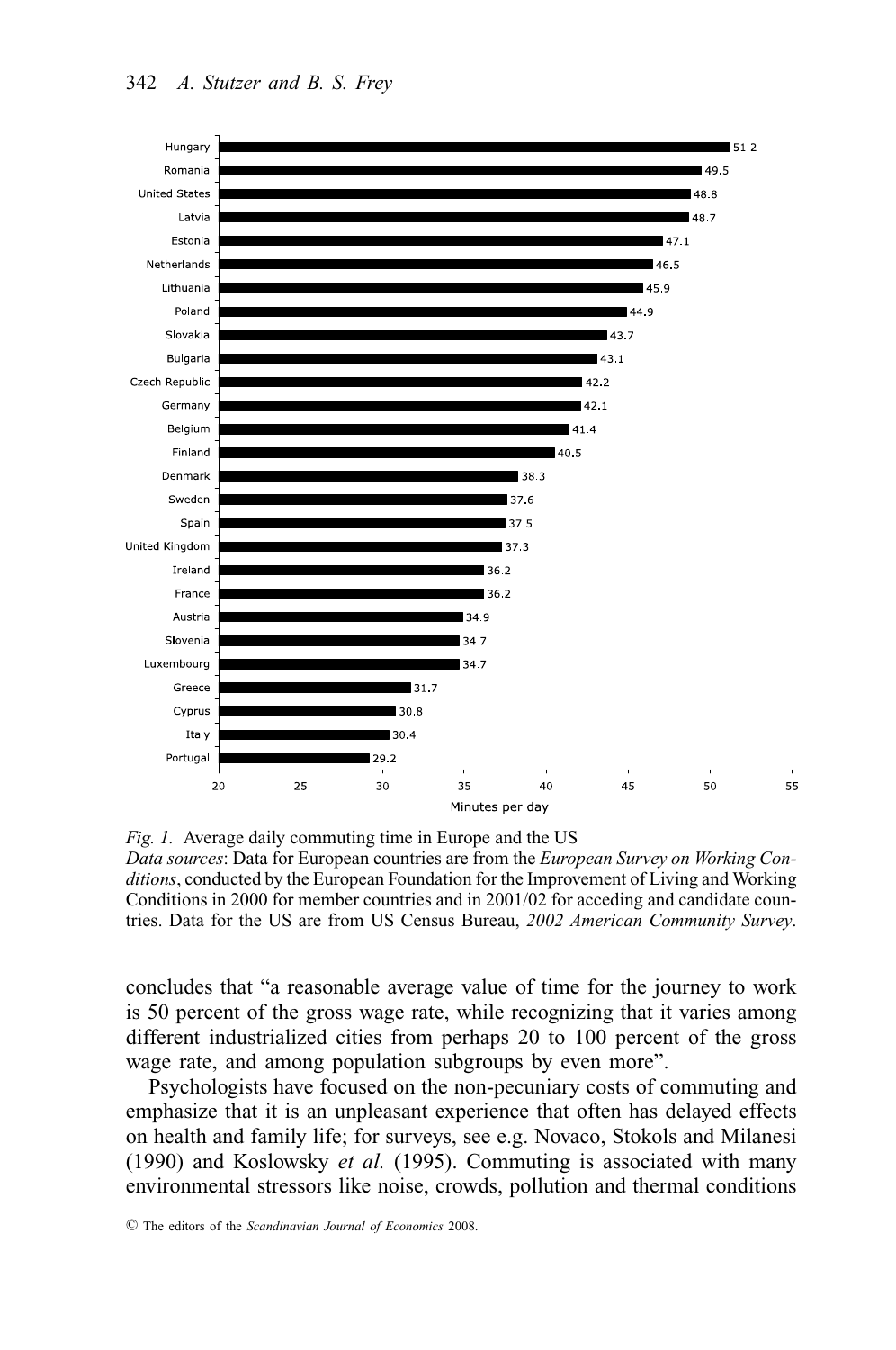that cause negative emotional and physical reactions. Reactions depend, of course, not only on the time and distance involved in commuting, but also on other factors that interact with the stressors mentioned above. Commuting is more stressful when people are not in control of certain factors that can crop up during the drive to work, e.g. due to traffic congestion or when they are under considerable time pressure. The strain of commuting is associated with raised blood pressure, musculoskeletal disorders, lowered frustration tolerance and increased anxiety and hostility, being in a bad mood when arriving at work in the morning and coming home in the evening, increased lateness, absenteeism and turnover at work, as well as adverse effects on cognitive performance; see Koslowsky *et al.* (1995).

#### *The Benefits Associated with Commuting*

People benefit from commuting when it allows them to get to an office or a factory in order to supply their work, or when they can find either superior or cheaper housing, albeit at a greater distance from work. Individuals take these benefits, as well as the pecuniary and non-pecuniary commuting costs mentioned above, into consideration when they make decisions on where to live, where to work and how to commute. Accordingly, houses that are further away from the location of work opportunities are less attractive to people, and thus have a lower market value, *ceteris paribus*. Jobs that involve a longer commute have to pay employees more in order to attract them and keep them. If all the participants in a perfect housing and labor market optimize, all the commuters are fully compensated for their traveling costs from home to work, either by higher salaries or by lower rents. Individuals' utility is then equalized over all possible locations within space.<sup>2</sup> These insights have been established in classical urban location theory, as in e.g. Alonso (1964), Muth (1969) and Huriot and Thisse (2000), and public economics theory based on Tiebout's (1956) model of fiscal competition between jurisdictions; see e.g. Conley and Konishi  $(2002)$ .<sup>3</sup> They reflect the strong belief in economics that market forces lead to an equilibrium in which rents and discrimination are prevented.

<sup>2</sup> This prediction is expected to hold in equilibrium. In the short run, people may not have found their optimal portfolio. There are individuals who gain rents from commuting, while others suffer from costs related to commuting that are not compensated. On average, however, it is expected that people be compensated for costs incurred from commuting. It is thus predicted that there is no systematic relationship between commuting time and people's utility level.

<sup>&</sup>lt;sup>3</sup> The efficient allocation of resources has been studied, based on the conviction set forth by Wildasin (1987, pp. 1136ff.) that "migratory flows will arbitrage away any utility differentials among jurisdictions. Therefore, it is appropriate to impose equal utilities as a constraint at the outset, and to ask what allocation of resources will maximize the common level of utility for all households".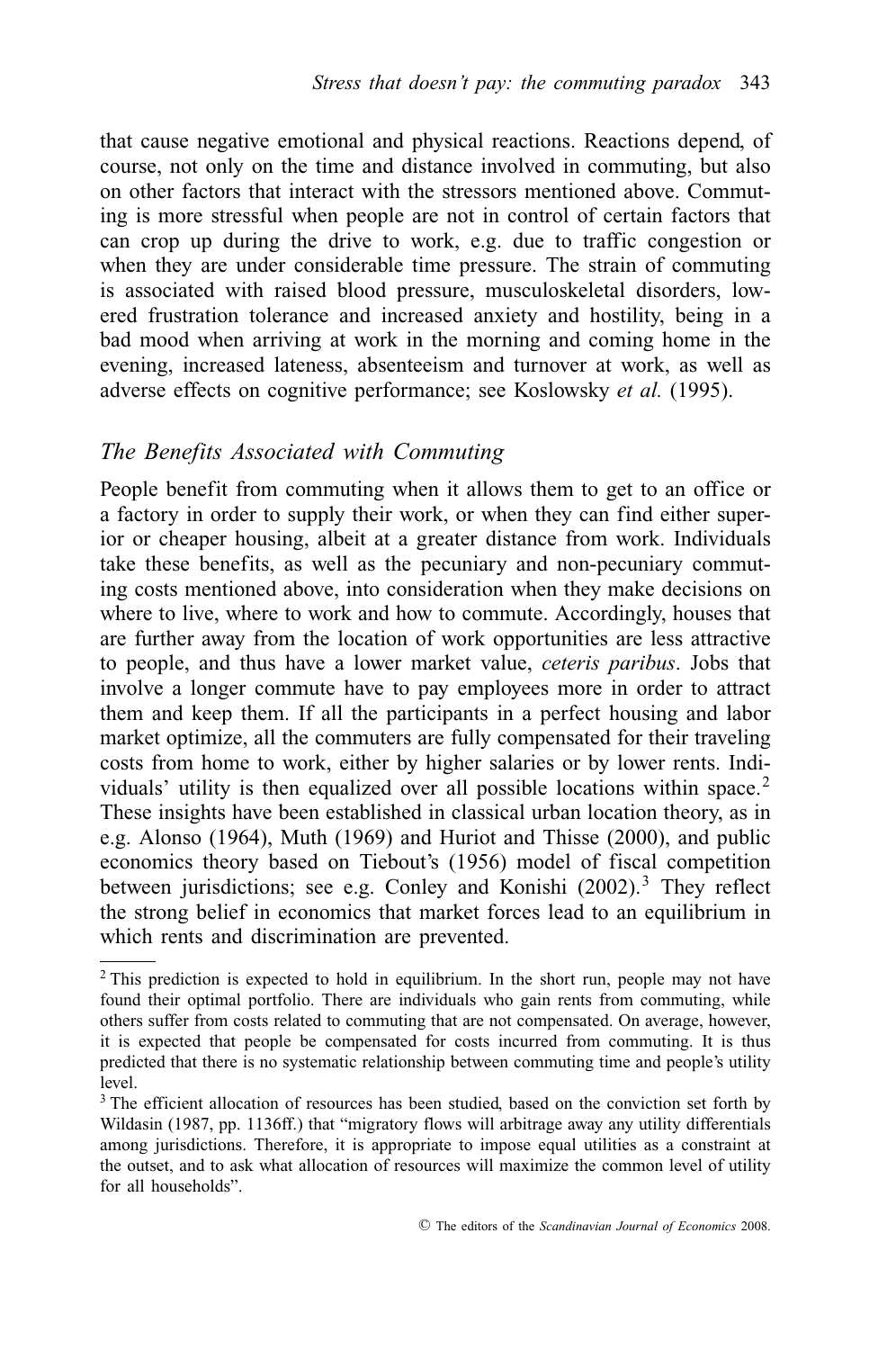The strong notion of equilibrium in location theory has only been partially tested so far. It has not been studied whether there are systematic rents: rather, derived hypotheses within the equilibrium framework have been analyzed. There is considerable evidence for capitalization of transportation infrastructure in the price of land, and distance from job locations and other amenities in housing prices, as in e.g. McMillen and Singell (1992) and So, Orazem and Otto (2001), as well as for compensating wage differentials due to commuting distance, as in e.g. van Ommeren, van den Berg and Gorter (2000) and Timothy and Wheaton (2001).

However, these approaches do not allow us to assess whether the compensation of commuters is complete and, if it is not, to calculate the amount that would be needed. The extent of compensation would provide evidence to judge the relevance of conclusions that are based on equilibrium theories. In the next section, we propose a new approach of directly measuring the degree to which commuters are compensated for the burden of commuting.

## **III. Empirical Analysis of the Effects of Commuting on Subjective Well-being**

### *Data and Descriptive Statistics*

Individuals' compensation for commuting has so far been studied in terms of higher earnings and lower rents for housing. Here we apply a novel approach and directly analyze commuters' level of experienced utility. Thereby, reported subjective well-being is used as a proxy measure for utility.<sup>4</sup> Although this is not (yet) standard practice in economics, indicators of happiness or subjective well-being have increasingly been studied and successfully applied; for surveys see e.g. Frey and Stutzer (2002a,b), Layard (2005) and Di Tella and MacCulloch (2006).

Measures of reported subjective well-being passed a series of validation tests, revealing that people who report high subjective well-being smile more often during social interactions and are less likely to commit suicide. Changes in brain activity and heart rate account for substantial variance in reported negative affects. Reliability studies found that reported subjective well-being is fairly stable and sensitive to changing life circumstances; see Frey and Stutzer (2002b) for references. However, in order to conduct welfare comparisons on the basis of reported subjective well-being, a further

<sup>4</sup> Subjective well-being is the scientific term in psychology for an individual's evaluation of his or her experienced positive and negative affect, happiness or satisfaction with life. With the help of a single question or several questions on global self-reports, it is possible to get indications of individuals' evaluation of their life satisfaction or happiness; see Diener, Suh, Lucas and Smith (1999).

<sup>C</sup> The editors of the *Scandinavian Journal of Economics* 2008.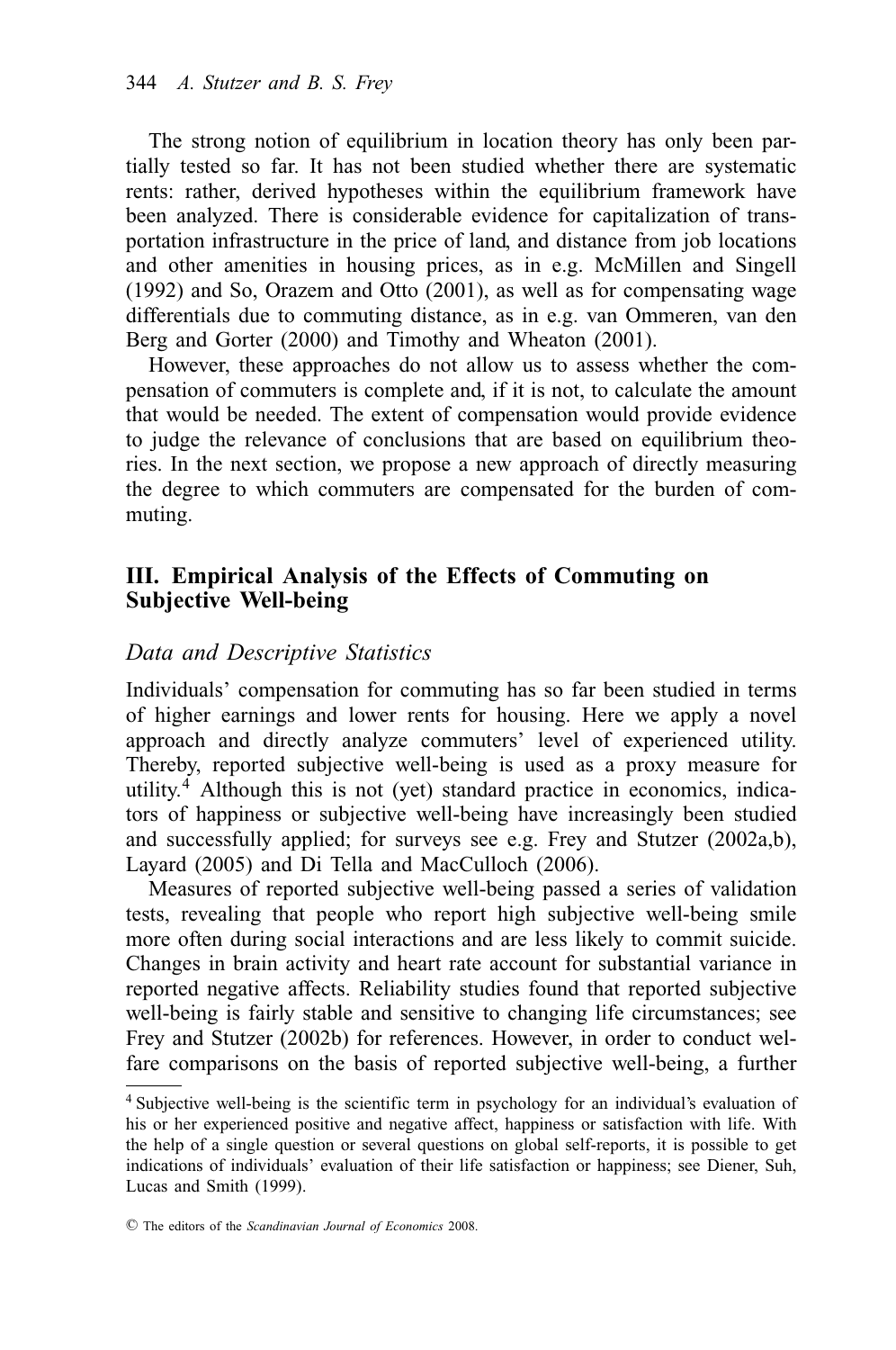condition has to be met. Well-being must be interpersonally comparable. Economists are likely to be skeptical about this claim. However, evidence has been gathered that it may be less of a problem on a practical level than on a theoretical level. Happy people, for example, are rated as happy by friends and family members, as reported by e.g. Lepper (1998), as well as by spouses. Furthermore, ordinal and cardinal treatments of satisfaction scores generate quantitatively very similar results in microeconometric happiness functions; see e.g. Frey and Stutzer (2000) and Ferrer-i-Carbonell and Frijters (2004). Therefore, throughout the paper, results from least-squares estimations are reported. The existing state of research suggests that, for many purposes, happiness or reported subjective well-being is a satisfactory empirical approximation to experienced utility.

The current study is based on data on subjective well-being from the German Socio-economic Panel Study (GSOEP). The GSOEP is one of the most valuable data sets for studying individual well-being over time. It was started in 1984 as a longitudinal survey of private households and persons in the Federal Republic of Germany, and was extended to include residents in the former German Democratic Republic in 1990. From this survey, we primarily used the eight waves between 1985 and 2003 that contain information about individual commuting time. Additional waves were taken into account when studying commuting distance and when imputing information on commuting time. All of our estimations are based on unbalanced panels. People in the survey were asked a wide range of questions with regard to their socio-economic status and their demographic characteristics. Moreover, they reported their actual commuting time and their subjective well-being. Commuting time is captured by the question, "How long does it normally take you to go all the way from your home to your place of work using the most direct route (one way only)?" Reported subjective well-being is based on the question, "How satisfied are you with your life, all things considered?" Responses range on a scale from 0 "completely dissatisfied" to 10 "completely satisfied". In order to study the effect of commuting on individual well-being, we restricted the sample to those who either commute on a regular basis to the same place or work at home and who report being either employed or self-employed. Descriptive statistics for the dependent variable life satisfaction, as well as all the covariates used in the empirical analysis, are provided in Table A1 in the Appendix.

Figure 2 presents the distribution of reported commuting time in Germany between 1985 and 2003. On average, people in the sample commute 22 minutes one way (a total of 44 minutes a day) with a standard deviation of 18 minutes. Median commuting time is 15 minutes. Commuters, who report traveling to work taking an hour or more, comprise 6.8 percent of the sample.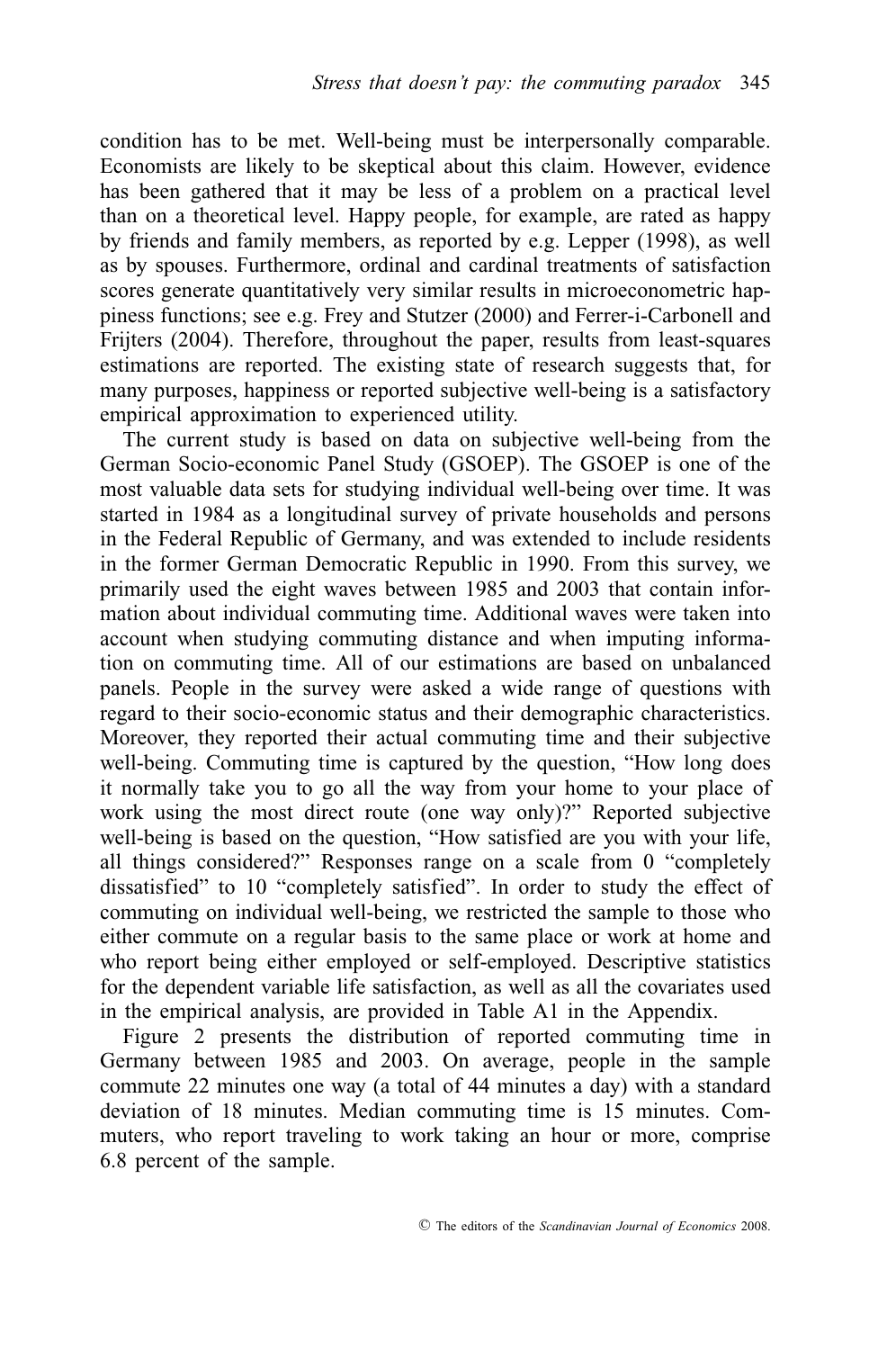

*Fig. 2.* Distribution of average daily commuting time (one way) *Data source*: GSOEP.

## *Commuting and Reported Satisfaction with Life*

*Testing Strategy.* The concept of equilibrium in economics predicts that pecuniary, as well as mental, costs of commuting are compensated for on the labor and housing market. Thus, individuals' utility level is equalized over all actual combinations of alternatives in these two markets. This, of course, only holds for homogeneous people. We start with this assumption to introduce our empirical testing strategy. However, we also extend our argument to include people with heterogeneous preferences. Empirical estimations refer only to the latter case. In the underlying model, commuters' utility is increasing in consumption *c* of goods, services and housing, and decreasing in the disamenity *D* for commuting time,  $U = u(c, D)$ .

Utility *U* is equal to  $\bar{U}$  for realized combinations of income  $y_i$ , time spent commuting  $D_i$  and rent  $r_i$  across individuals indexed by *i*:

$$
U_i = u(y_i, D_i, r_i) = \bar{U} \quad \text{for all } i. \tag{1}
$$

Totally differentiating this equilibrium condition, we get

$$
dU = \frac{\partial u}{\partial y} dy + \frac{\partial u}{\partial D} dD + \frac{\partial u}{\partial r} dr = 0.
$$
 (2)

<sup>C</sup> The editors of the *Scandinavian Journal of Economics* 2008.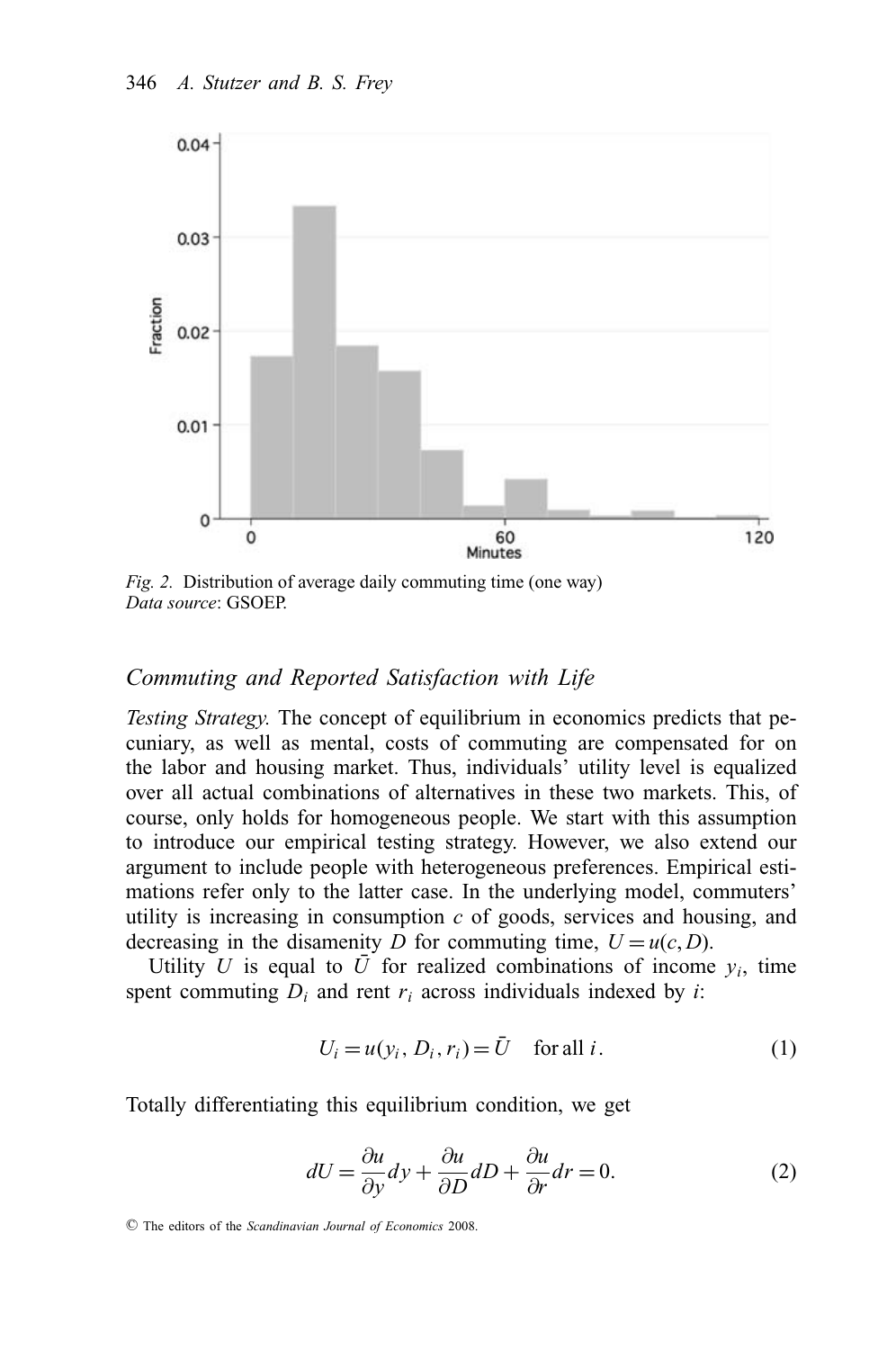For variation in commuting time *D*, this implies that

$$
\frac{dU}{dD} = \frac{\partial u}{\partial y}\frac{dy}{dD} + \frac{\partial u}{\partial D} + \frac{\partial u}{\partial r}\frac{dr}{dD} = 0.
$$
 (3)

The LHS of equation (3) states that the overall change in utility due to a change in the disamenity commuting time is zero. A decomposition of the total change is provided on the RHS of equation (3). There are three effects of an increase in commuting time. There is a marginal gain in utility due to a higher level of consumption that is reached because jobs that require longer commutes offer a higher income. Moreover, longer commuting time reduces rents for housing and thus leaves additional money for consumption. Besides these two positive effects, there is a marginal decrease in utility due to the burden of spending more time commuting. Given that incomes and rents for housing exclusively reflect compensation for commuting conditions, the three effects add up to zero.

The prediction in equation (3) can be tested directly. We take commuters' reported satisfaction with life as a proxy measure for individual utility. The idea for the empirical test is captured in the following regression equation:

$$
u_i = \alpha + \beta D_i + \varepsilon_i. \tag{4}
$$

The coefficient  $\beta$  measures the total change in utility due to a change in commuting time. Under the null hypothesis  $\beta = 0$ , commuting time is entirely compensated by either higher salaries or lower rents for housing. The alternative hypothesis  $\beta < 0$  states that commuting time is not fully compensated on the labor and housing market.

*Cross-section Evidence.* Figure 3 provides a first visual test to see whether there are indications of any kind of a correlation between commuting time and people's life satisfaction. Average life satisfaction is reported for the four quartiles of commuting time. Contrary to the prediction of  $\beta = 0$  in equilibrium, results indicate that there is a sizable negative correlation between commuting time and individuals' well-being. For each subsequent quartile of longer commuting time, we find, on average, a lower reported satisfaction with life. While life satisfaction is 7.23 points, on average, for people who commute 10 minutes or less (first quartile), average satisfaction scores for the top fourth quartile (commuting time more than 30 minutes) is 6.99 points, i.e., 0.24 points lower.

The raw correlation between commuting time and life satisfaction does not take into consideration that we compare people with heterogeneous preferences facing different restrictions. In other words, the optimal commuting time is probably systematically different for different groups of people. Thus the observed lower subjective well-being of people who spend more time traveling from home to work might just reflect that these are people with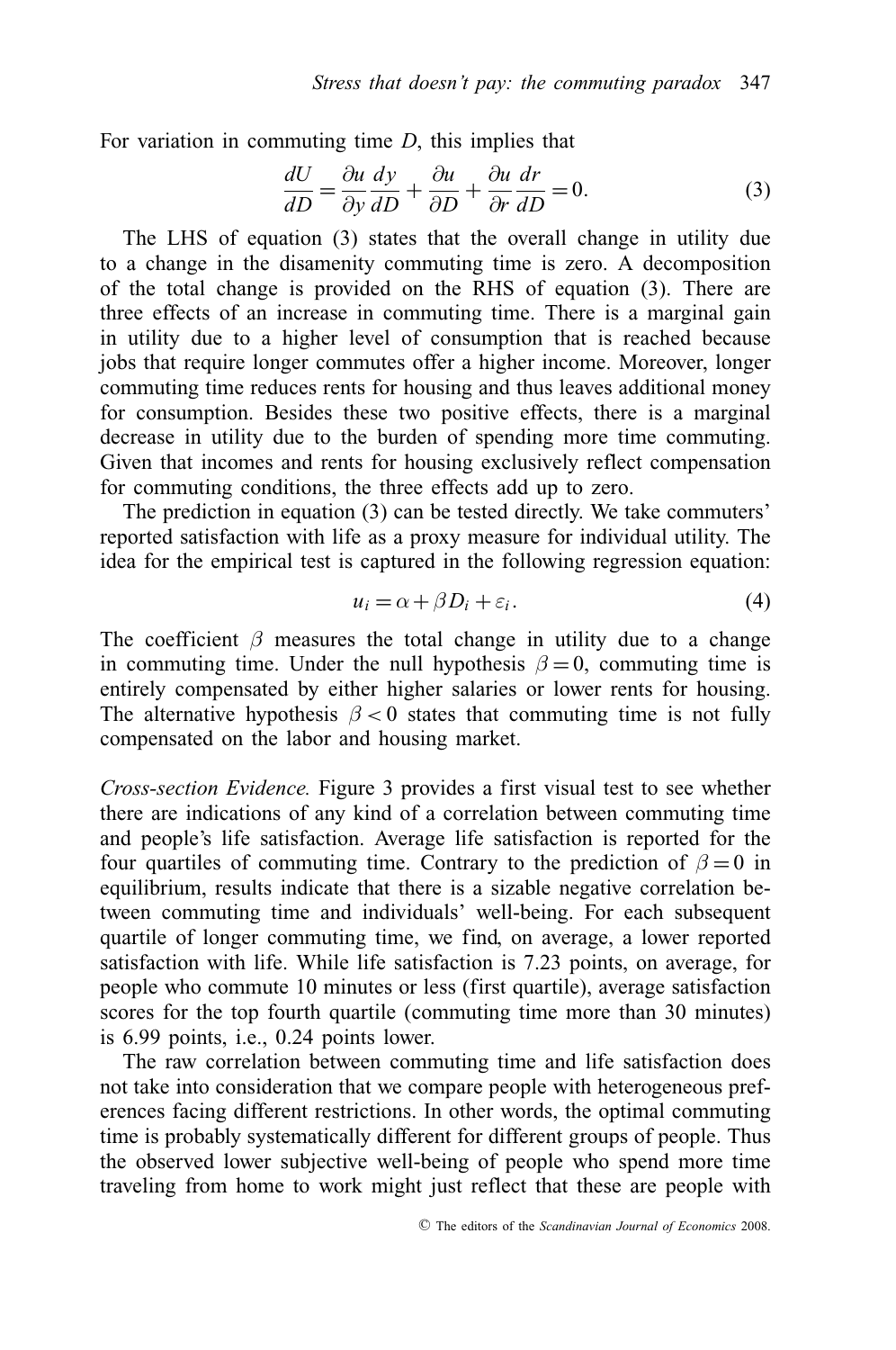

*Fig. 3.* Commuting time and average reported satisfaction with life, Germany, 1985–2003 *Data source*: GSOEP.

different socio-demographic and socio-economic characteristics. In order to apply the test for compensation, groups of people who are very similar have to be empirically constructed. Technically, a multiple regression approach is applied to control for individual characteristics.

Equation (4) is extended in order to include a set of individual covariates *Xi*:

$$
u_i = \alpha + \beta D_i + \gamma X_i + \varepsilon_i. \tag{5}
$$

It is important to note that  $X_i$  does not include respondents' labor income, their household income or working hours. This is crucial, because income (and to some extent also working hours) is one of the variables through which people are compensated for the distance they cover to and from work. Equation (5) only makes a sharp prediction of  $\beta = 0$  if all channels for compensation remain uncontrolled. If income is controlled, people who spend more time commuting are, of course, worse off, *ceteris paribus*.

Heterogeneous preferences for commuting also imply sorting. It is the quintessence of spatial economics that people reside where their preferences are best met. It is this process of sorting and arbitrage that leads to the prediction on compensation. How do heterogeneous tastes for commuting and sorting affect any observed partial correlation between commuting time and life satisfaction in a cross-section estimation?

<sup>C</sup> The editors of the *Scandinavian Journal of Economics* 2008.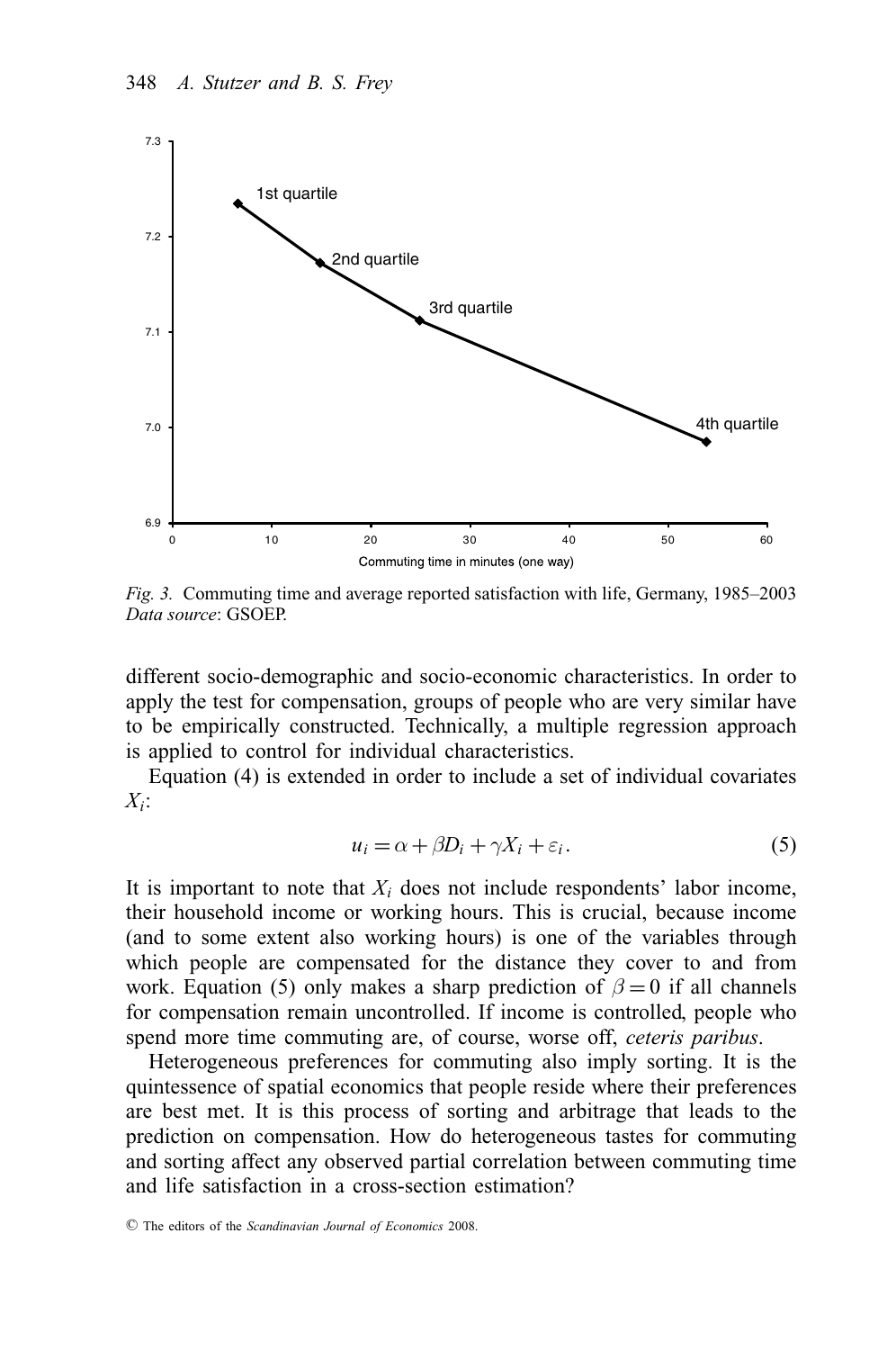Imagine that people have homogeneous tastes in all respects but commuting. There are some people who strongly dislike commuting. Given their possibilities on the labor market, they are worse off than people who do not mind commuting. What commuting time do these people optimally choose? They have a high willingness to pay for a short commute. Other things equal, they thus live closer to where they work and are willing to pay more for housing. From the two arguments, the following picture emerges: people who dislike commuting have a disadvantage in our spatial economy. While they choose a combination of job and housing that involves relatively short commuting, they experience lower utility than people whose disutility from commuting is small. Accordingly, all else equal, a *positive* correlation between commuting time and a proxy measure for utility is expected. This prediction runs counter to the correlation observed in our sample. With regard to the specific sorting argument, we estimate a lower bound in the following cross-section equation.<sup>5</sup>

In Table 1, equation (5) for the effect of commuting time on life satisfaction was first estimated in a pooled least-squares regression, taking a large number of individual characteristics into account, as well as year dummies.<sup>6</sup> The results in Table 1 show that people who spend more time commuting report lower satisfaction with life, *ceteris paribus*. Based on an *F*-test, the proposition that the two commuting variables together are not correlated with reported life satisfaction is rejected on the 99 percent level. An increase of an individual's commuting time by one hour and an initial commuting time of 0 refers, on average, to a 0.28 point  $(t = -9.20)$ lower subjective well-being. For one standard deviation (i.e., 18 minutes) the effect amounts to  $-0.09$  ( $t = -5.92$ ).

*Evidence from Estimations with Individual-specific Fixed Effects.* The pooled estimation in Table 1 identifies the effect of commuting on reported well-being, based on the variation in these two variables between people and for each individual over time. It is assumed that any measurement errors, as well as unobserved characteristics, are captured in the error term of the estimation. Indeed, many mistakes in people's answers are random

 $5$  A similar argument holds for people with preferences for environmental qualities that are positively correlated with commuting like gardens in residential areas. These people require less compensation and are relatively better off. However, the observed correlations in a pooled cross-section estimation overestimate the losses incurred (or they are in fact spurious) if people have preferences for spatial characteristics that are positively correlated with commuting but negatively with person-specific reporting behavior.

<sup>&</sup>lt;sup>6</sup> A discussion of the results for the socio-demographic and socio-economic factors in Germany can be found in Stutzer and Frey (2004). Note that self-employment is taken as a control variable even though some people may choose to be self-employed in order to avoid the daily stress of commuting.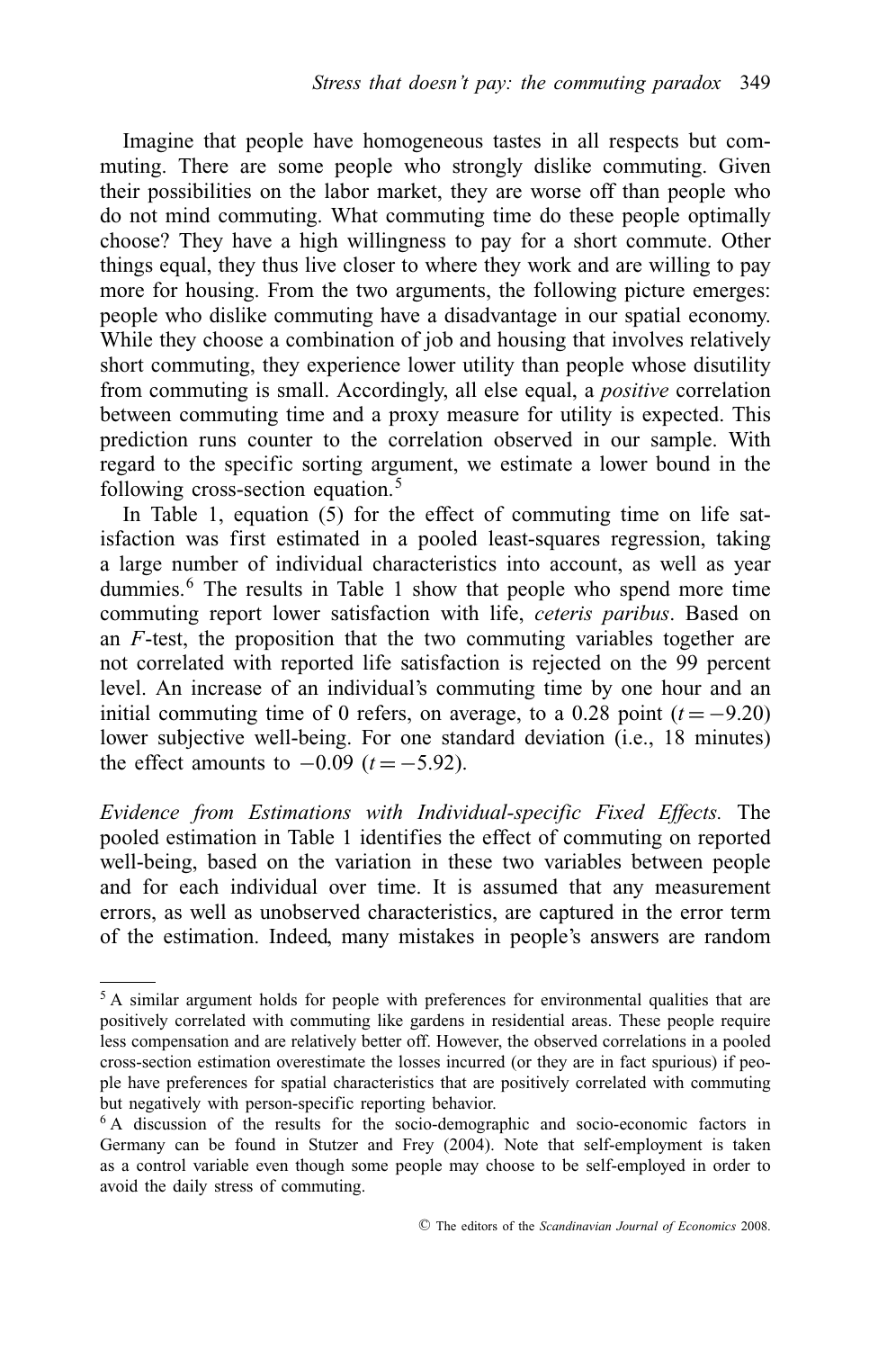|                                                                                      | (1)            |            | (2)         |            |  |
|--------------------------------------------------------------------------------------|----------------|------------|-------------|------------|--|
|                                                                                      | Coefficient    | $t$ -Value | Coefficient | $t$ -Value |  |
| Commuting time (in minutes)                                                          | $-0.0054$      | $-5.04$    | $-0.0054$   | $-3.30$    |  |
| Commuting time squared                                                               | $0.012e-3$     | 0.96       | $0.035e-3$  | 1.97       |  |
| Individual characteristics <sup>a</sup>                                              | Yes            |            | Yes         |            |  |
| Individual fixed effects                                                             | N <sub>0</sub> |            | Yes         |            |  |
| Year fixed effects                                                                   | Yes            |            | Yes         |            |  |
| $F$ -test (Prob. > $F$ )<br>Commuting time $= 0$ and<br>commuting time squared $= 0$ | 0.000          |            | 0.000       |            |  |
| Effect of one hour of commuting                                                      | $-0.284$       | $-9.20$    | $-0.200$    | $-3.99$    |  |
| No. of observations                                                                  | 39,141         |            | 39,141      |            |  |
| No. of individuals                                                                   | 19,088         |            | 19,088      |            |  |
|                                                                                      | (3)            |            | (4)         |            |  |
| Commuting time                                                                       | $-0.0045$      | $-9.88$    | $-0.0025$   | $-3.47$    |  |
| Individual characteristics <sup>a</sup>                                              | Yes            |            | Yes         |            |  |
| Individual fixed effects                                                             | N <sub>0</sub> |            | Yes         |            |  |
| Year fixed effects                                                                   | Yes            |            | Yes         |            |  |
| Effect of one hour of commuting                                                      | $-0.270$       | $-9.88$    | $-0.151$    | $-3.47$    |  |
| No. of observations                                                                  | 39,141         |            | 39,141      |            |  |
| No. of individuals                                                                   | 19,088         |            | 19,088      |            |  |
|                                                                                      |                |            |             |            |  |

Table 1. *Commuting and satisfaction with life, Germany 1985–2003 (dependent variable: satisfaction with life)*

*Data source*: GSOEP.

*Notes*: Partial correlations are from least-squares estimations.

<sup>a</sup> Individual control variables in specification (1) include age, age squared, sex, six categories for years of education, two variables for the relationship to the head of household, nine variables for marital status, three variables for the number of children in the household, the square root of the number of household members and indicators for self-employment, residence in the New German *Laender*, foreigners with EU nationality, other foreigners and first interview.

and thus do not bias the estimation results. This holds true, for example, for the order of questions, the wording of questions, actual mood, etc. However, non-sampling errors are not always uncorrelated with the variables of interest. A measurement error perspective suggests that the inferences can be clouded by unobserved personality traits that, in our case, influence individuals' commuting behavior, as well as how they respond to subjective well-being questions. For instance, restless people who have difficulty settling down may, on average, choose longer commutes and may also report lower satisfaction with life. As a result, the observed correlation is biased.

A related concern involves heterogeneity in people's income (generating potential). If housing options close to workplaces are not feasible for some people due to income constraints, they might be more likely to live in suburbs and spend more time commuting. Long commuting time might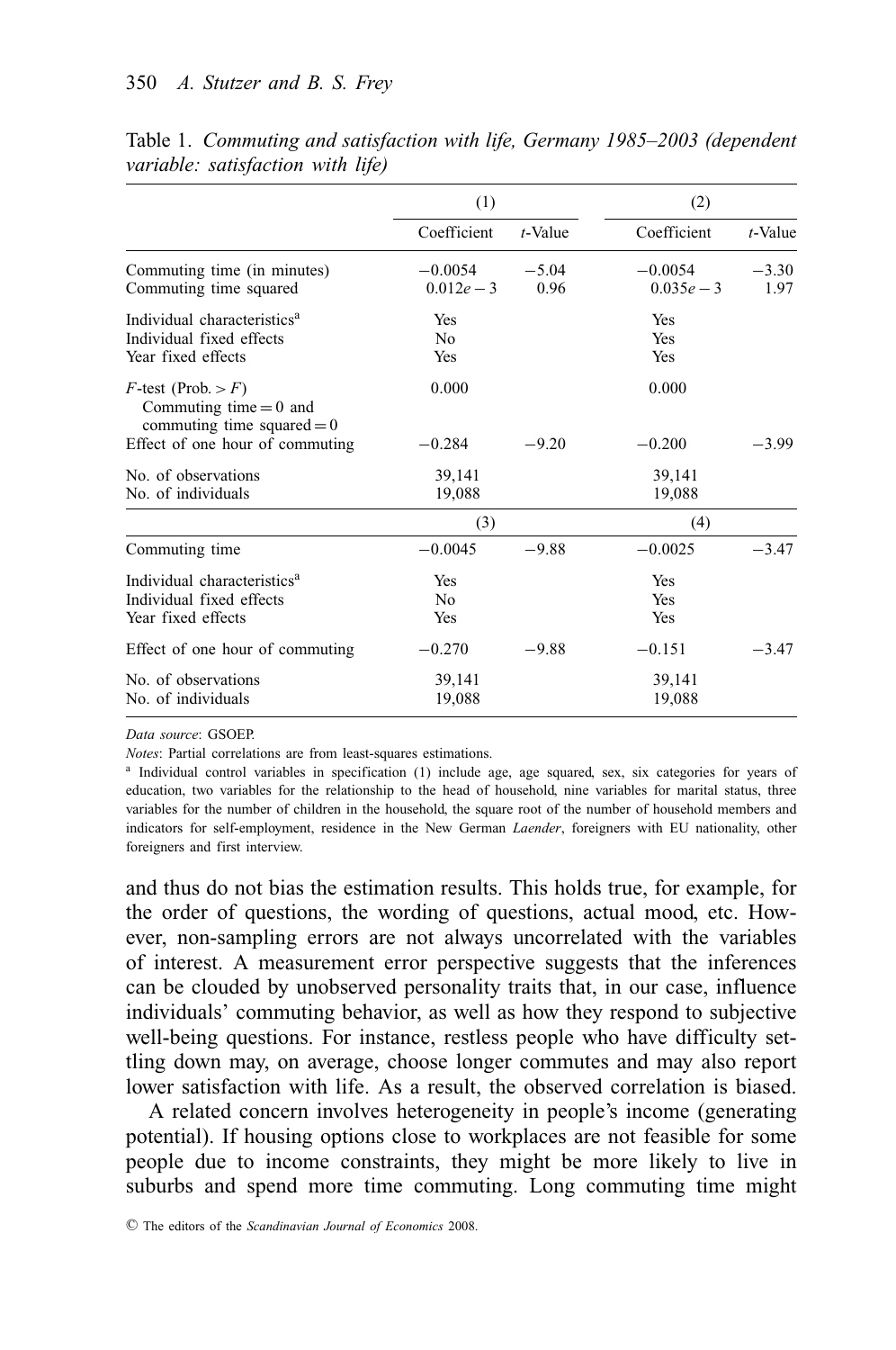thus reflect low household income and the correlation in the cross-section might be spurious.<sup>7</sup> However, idiosyncratic effects that are time invariant can be controlled for if the same individuals are re-surveyed over time. This is the case for our longitudinal data set, in which it is possible to consider a specific baseline well-being for each individual. The statistical relationship between commuting and reported subjective well-being is then identified by the variation in commuting time within observations for the same person. In our sample, the mean standard deviation of individual commuting experiences is 8.7 minutes.

The second estimation in Table 1 reports the result for an estimation with individual fixed effects that excludes spurious correlation due to timeinvariant unobserved characteristics of people. Partial correlations again show a negative effect of commuting time on life satisfaction. The two variables for commuting time are jointly statistically significantly different from zero. $8$  People who spend one hour rather than 0 minutes commuting (one way) report, on average, a  $-0.20$  points ( $t = -3.99$ ) lower level of subjective well-being. For one standard deviation (i.e., 18 minutes), the effect is  $-0.086$  ( $t = -3.52$ ). The size of the commuting effect for one standard deviation is half the effect of finding or losing a partner for those who are single (fixed-effects estimation). Compared to the effect of becoming unemployed ( $= -0.671$ ), as reported in Stutzer and Frey (2004, Table 4), an increase in commuting time by one standard deviation (one hour) is about one-eighth (one-fourth) as bad for life satisfaction.

Thus, the results of the raw correlation and the pooled estimation are confirmed. All of them are at odds with the prediction of standard location theory and the implicit assumption in many economics models that, on average, people are compensated for commuting.

The two estimation approaches in Table 1 lead to somewhat different results for the effect of commuting on subjective well-being. The partial correlation is larger in the pooled regression, which also includes information on variation between people. Potentially, this allows us to estimate the correlation between commuting time and subjective well-being more efficiently. In order to test whether the individual fixed effects are correlated with the explanatory variables, a Hausman test was performed.

<sup>7</sup> Contrary to the mentioned presumption, in an estimation of the covariates of commuting time in Germany (not shown), household income is statistically significantly positively correlated with commuting time. A doubling of household income is related to a slightly higher commuting time of 0.63 minutes.

<sup>&</sup>lt;sup>8</sup> A quadratic specification of the effect of commuting time on life satisfaction is chosen because we hypothesize that the marginal burden of commuting is falling. This is based on the idea that monetary commuting costs increase in a less than proportional way to increases in commuting time. In the fixed-effects estimation, this hypothesis is not rejected. However, we also report results for linear specifications in the bottom half of Table 1.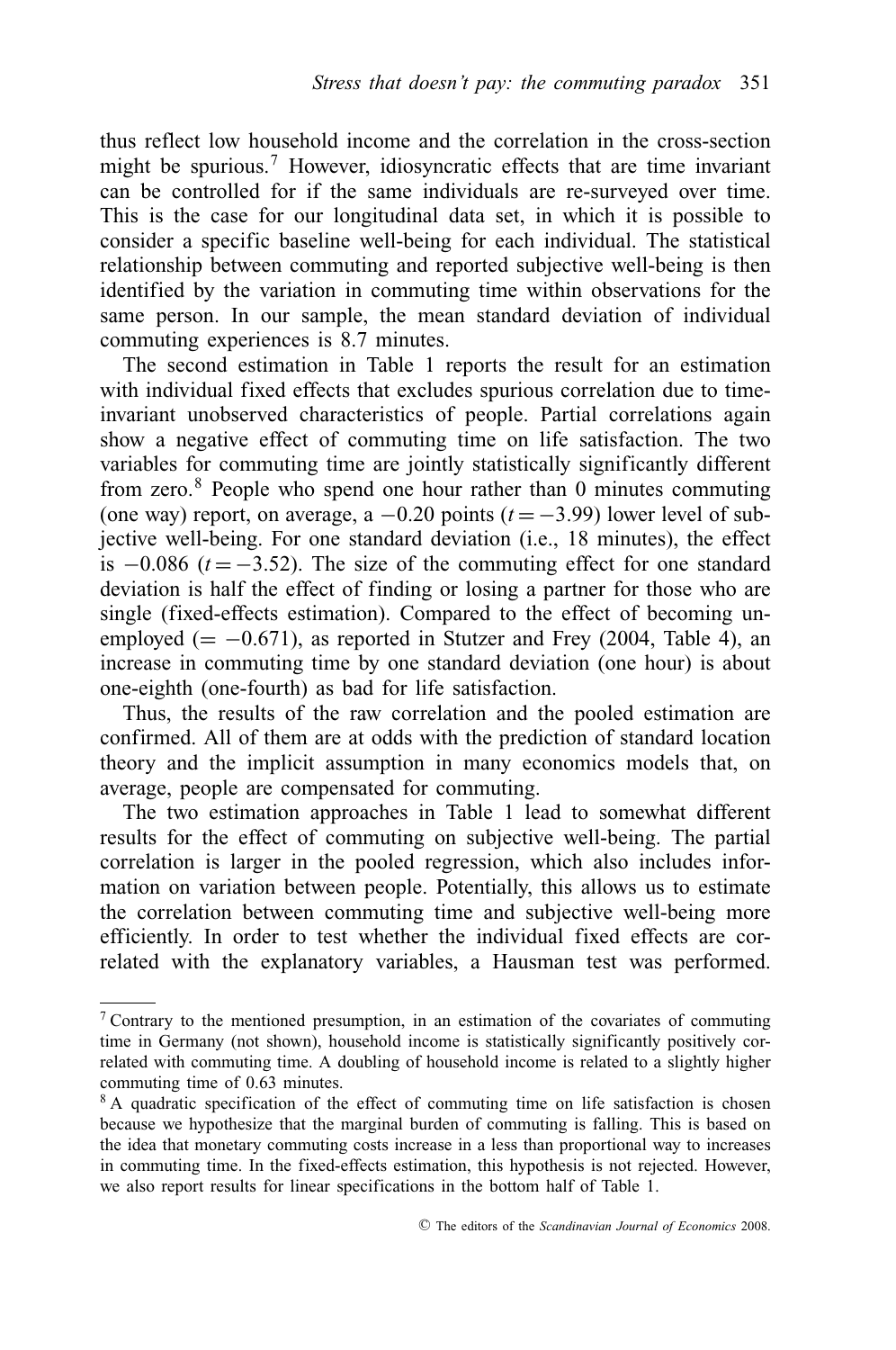The hypothesis that there are no systematic differences in the coefficients between the fully efficient model in the first two columns and the less efficient fixed-effects estimate in Table 1, however, is clearly rejected. The negative effect of commuting in the fixed-effects model thus more accurately measures the incompleteness in compensation.

*The Role of Commuting Distance and the Mode of Transportation.* In order to broaden the view on the phenomenon, Table 2 takes commuting distance and the mode of transportation into account.<sup>9</sup> Commuting distance is an alternative proxy for the burden of commuting. However, we judge it as less accurate because distance as such is less closely related to the opportunity cost of commuting than commuting time. We still find a statistically significant small negative effect of commuting distance on reported life satisfaction. The effect of a change in commuting time (e.g. an increase due to worse congestion or a decrease due to a new road), when commuting distance is kept constant, is estimated in specification (2). Not surprisingly, a larger negative effect is estimated than in Table 1 as the variation in unexpected changes in commuting time becomes more important in the estimation. In contrast, Section IV below reports estimations for people who either change their job and/or their residence. These estimations exploit variation in commuting time which people are supposed to have known about when they changed their job and/or residence.

The pleasures and pains of commuting depend on the mode of transportation. We test whether there are also systematic differences in the negative partial correlation between commuting time and subjective well-being for people who commute either by car, by public transport or by some other means. According to our interpretation, the question is whether there are differences in the degree of incomplete compensation between users of private and public transportation. In our sample, 63 percent of respondents mainly commute by car, 14 percent mainly use public transport, and 24 percent use either other transportation modes (motorcycle, bike, on foot) or a combination of different modes.

In order to test for systematic differences in the partial correlations, interaction terms between commuting time and the mode of transportation are included. Specification (3) restricts differences to slopes (i.e., there are no transportation mode-specific intercepts). Specification (4) allows

<sup>&</sup>lt;sup>9</sup> Information about commuting distance is available for the following years: 1985, 1990 West Germany, 1991 East Germany, 1992, 1993, 1995 and 1997–2005. As commuting distance was included in the survey more frequently than commuting time, estimation (1) in Table 2 is based on 103,270 observations from 25,171 individuals.

<sup>C</sup> The editors of the *Scandinavian Journal of Economics* 2008.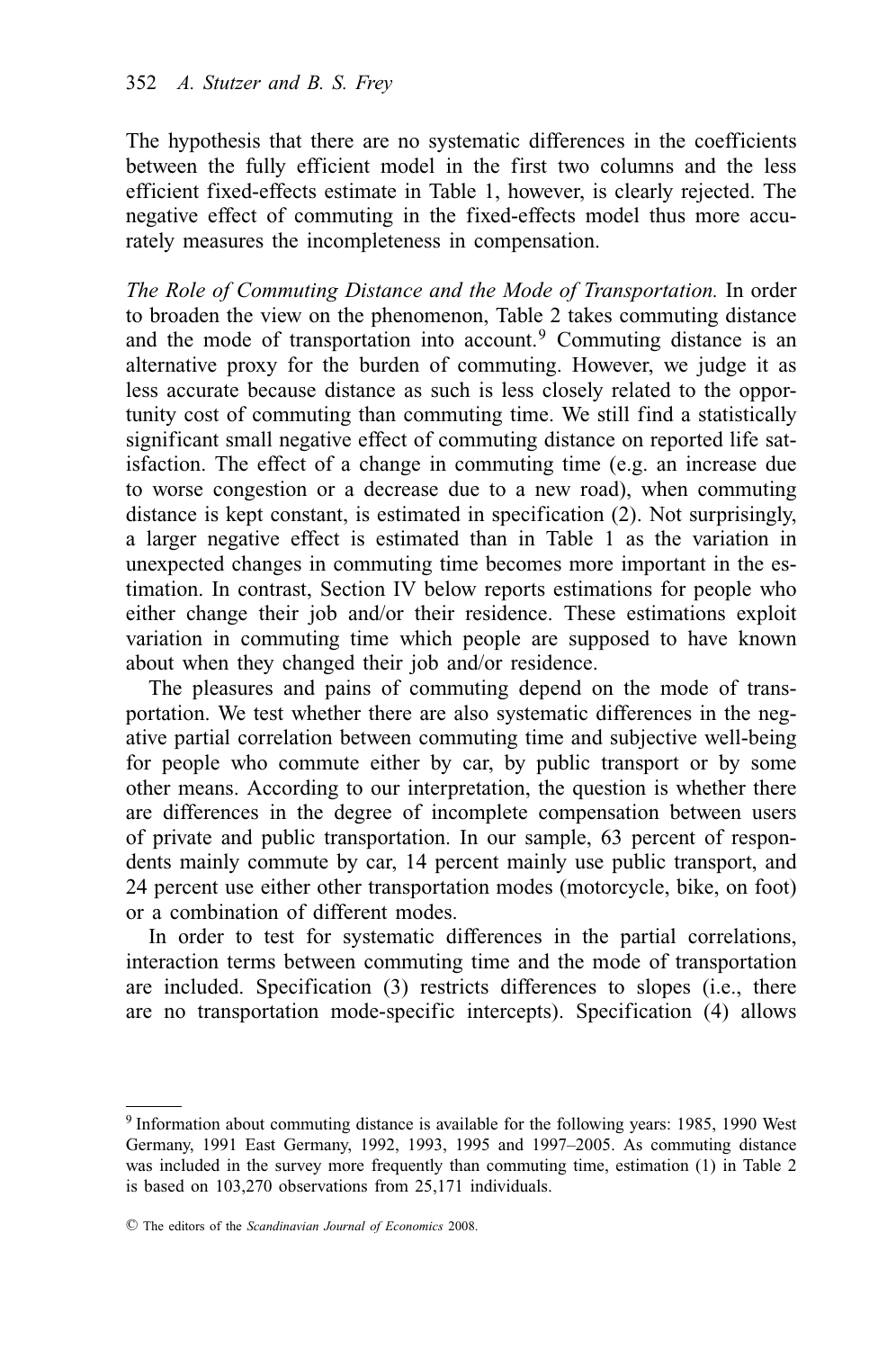|                                                                                                                                                                                                                                                                | (1)                                                                                   |                                                       | (2)                                                                                                      |                                                                          |
|----------------------------------------------------------------------------------------------------------------------------------------------------------------------------------------------------------------------------------------------------------------|---------------------------------------------------------------------------------------|-------------------------------------------------------|----------------------------------------------------------------------------------------------------------|--------------------------------------------------------------------------|
|                                                                                                                                                                                                                                                                | Coefficient                                                                           | t-Value                                               | Coefficient                                                                                              | $t$ -Value                                                               |
| Commuting time<br>Commuting time squared<br>Commuting distance (in km)<br>Commuting distance squared                                                                                                                                                           | $-2.013e-3$<br>$0.012e - 3$                                                           | $-2.25$<br>1.18                                       | $-0.0114$<br>$0.048e - 3$<br>$9.308e - 3$<br>$-0.065e-3$                                                 | $-7.70$<br>3.13<br>5.66<br>$-3.72$                                       |
| Individual characteristics <sup>a</sup><br>Individual fixed effects<br>Year fixed effects                                                                                                                                                                      | Yes<br><b>Yes</b><br>Yes                                                              |                                                       | Yes<br>Yes<br>Yes                                                                                        |                                                                          |
| No. of observations<br>No. of individuals                                                                                                                                                                                                                      | 103,270<br>25,171                                                                     |                                                       | 38,818<br>18,966                                                                                         |                                                                          |
|                                                                                                                                                                                                                                                                | (3)                                                                                   |                                                       | (4)                                                                                                      |                                                                          |
| Commuting time (CT) (car)<br>Commuting time squared (car)<br>$CT \times$ public transport<br>$CT2 \times public transport$<br>$CT \times$ other transportation mode<br>$CT2 \times$ other transportation mode<br>Public transport<br>Other transportation mode | $-0.0111$<br>$0.134e - 3$<br>$5.948e - 3$<br>$-0.129e-3$<br>$5.311e-3$<br>$-0.138e-3$ | $-2.91$<br>2.66<br>1.28<br>$-1.82$<br>1.11<br>$-1.85$ | $-0.0127$<br>$0.149e - 3$<br>$2.368e - 3$<br>$-0.102e-3$<br>0.0107<br>$-0.190e-3$<br>0.1014<br>$-0.0894$ | $-2.88$<br>2.72<br>0.23<br>$-0.96$<br>1.42<br>$-2.04$<br>0.44<br>$-0.91$ |
| Individual characteristics <sup>a</sup><br>Individual fixed effects<br>Year fixed effects                                                                                                                                                                      | Yes<br>Yes<br>Yes                                                                     |                                                       | Yes<br>Yes<br>Yes                                                                                        |                                                                          |
| $F$ -test (Prob. > $F$ )<br>Commuting time $= 0$ and<br>commuting time squared $= 0$<br>$F$ -test (Prob. > $F$ )<br>$CT \times$ public transport = 0 and<br>CT2 $\times$ public transport = 0 (and                                                             | 0.014<br>0.140                                                                        |                                                       | 0.015<br>0.215                                                                                           |                                                                          |
| public transport = $0$ )<br>Effect of one hour of commuting<br>by car<br>Effect of one hour of commuting<br>by public transport                                                                                                                                | $-0.185$<br>$-0.291$                                                                  | $-1.71$<br>$-2.31$                                    | $-0.222$<br>$-0.344$                                                                                     | $-1.84$<br>$-2.56$                                                       |
| No. of observations<br>No. of individuals                                                                                                                                                                                                                      | 21,353<br>16,288                                                                      |                                                       | 21,353<br>16,288                                                                                         |                                                                          |

Table 2. *Commuting distance, transportation mode and satisfaction with life (dependent variable: satisfaction with life)*

*Data source*: GSOEP.

*Notes*: Partial correlations are from least-squares estimations.

<sup>a</sup> The same control variables for individual characteristics as in Table 1 are included.

for transportation mode-specific intercepts. Both estimations offer similar results. While the estimated negative effect of one hour of commuting is larger for users of public transport than users of cars, the difference is imprecisely measured and not statistically significantly different from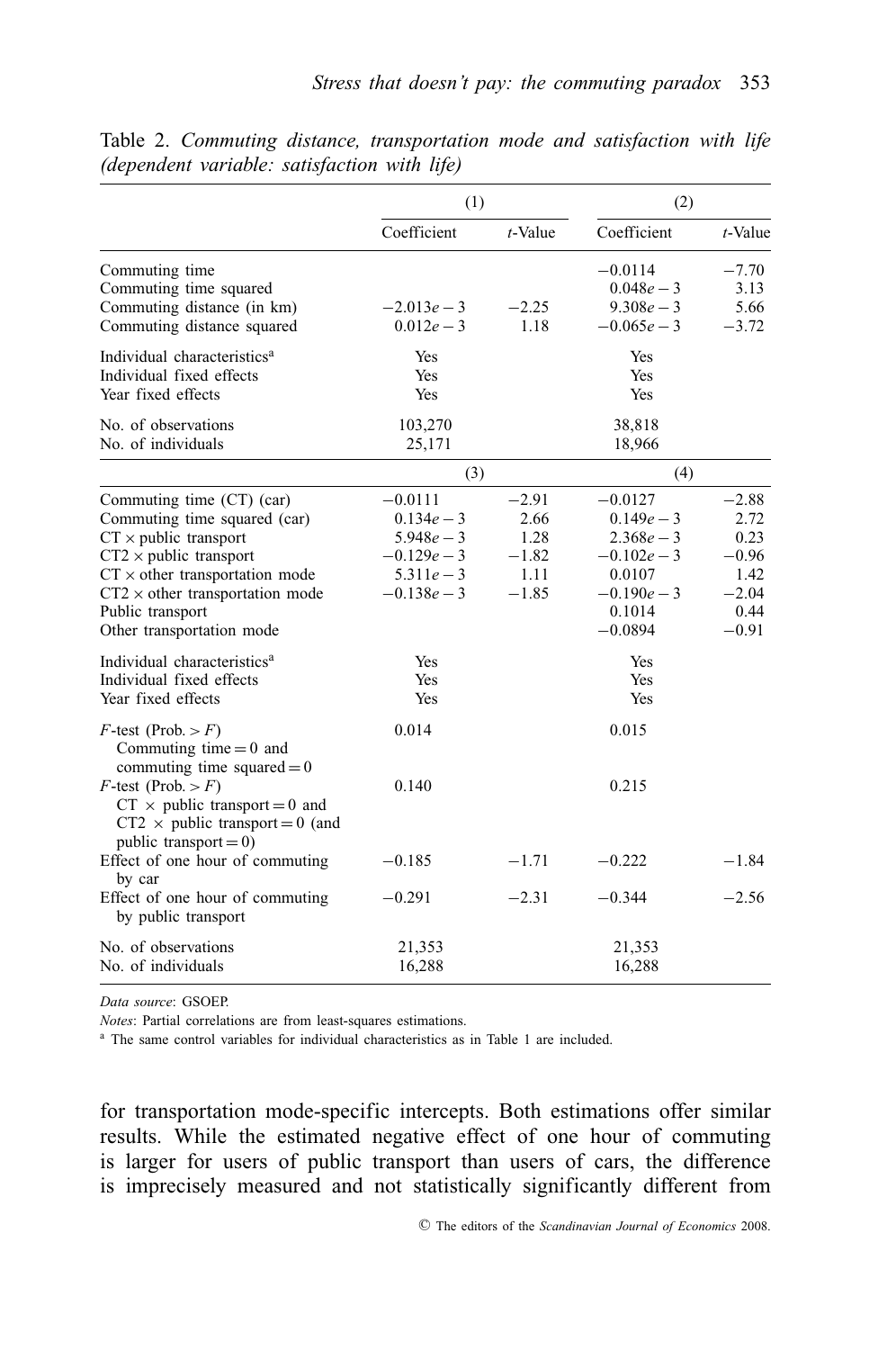zero. For both equations, it is not rejected that the interaction terms for commuting time and public transport (and a specific intercept for public transport in equation (4)) are jointly equal to zero.

To our knowledge, the empirical analyses in Table 1 and specifications (3) and (4) in Table 2 directly test, for the first time, the strong notion of equilibrium in location theory. This is made possible by applying individual reported subjective well-being as a proxy measure for utility. Contrary to the common understanding in economics, there seems to be a systematically incomplete compensation of people who spend more time commuting between home and work.

*Calculation of the Missing Compensation in Monetary Terms.* How much additional income would a commuter have to earn in order to be as well-off as someone who does not commute? This calculation has to be taken with a grain of salt as there are many unresolved issues in the assessment of the marginal utility of income from data on subjective well-being; see the discussion in Clark, Frijters and Shields (2008). We calculated the compensation in three steps (exemplary for the mean commuting time of 22 minutes).

First, the life satisfaction differential was calculated that we attribute to incomplete compensation. This calculation is based on the specification and estimated coefficients in Table 1 (second estimation including fixed effects):

$$
\Delta U = u(D = 22) - u(D = 0)
$$
  
= -5.425e - 3\*22 + 0.035e - 3\*22<sup>2</sup> - 0  
= -0.1025. (6)

Second, the marginal utility of additional income was estimated based on an extended microeconometric happiness function. In order to estimate a coefficient for the gross marginal effect of additional income, a full specification is necessary that keeps important determinants of income constant. Here, commuting time and working hours are controlled for, in addition to the covariates mentioned in Table 1. Income is measured in terms of the real monthly net labor income  $(w)$  and the real monthly household income ( *y*) (consisting of the respondent's labor income *w* as well as other household members' income  $v$ ).<sup>10</sup>

$$
U = \alpha + \beta_1 D + \beta_2 D^2 + \gamma X + \delta_1 w + \delta_2 w^2 + \delta_3 y + \delta_4 y^2 \text{ and } y = w + v. \tag{7}
$$

 $10$  The results for this estimation can be obtained from the authors on request.

<sup>C</sup> The editors of the *Scandinavian Journal of Economics* 2008.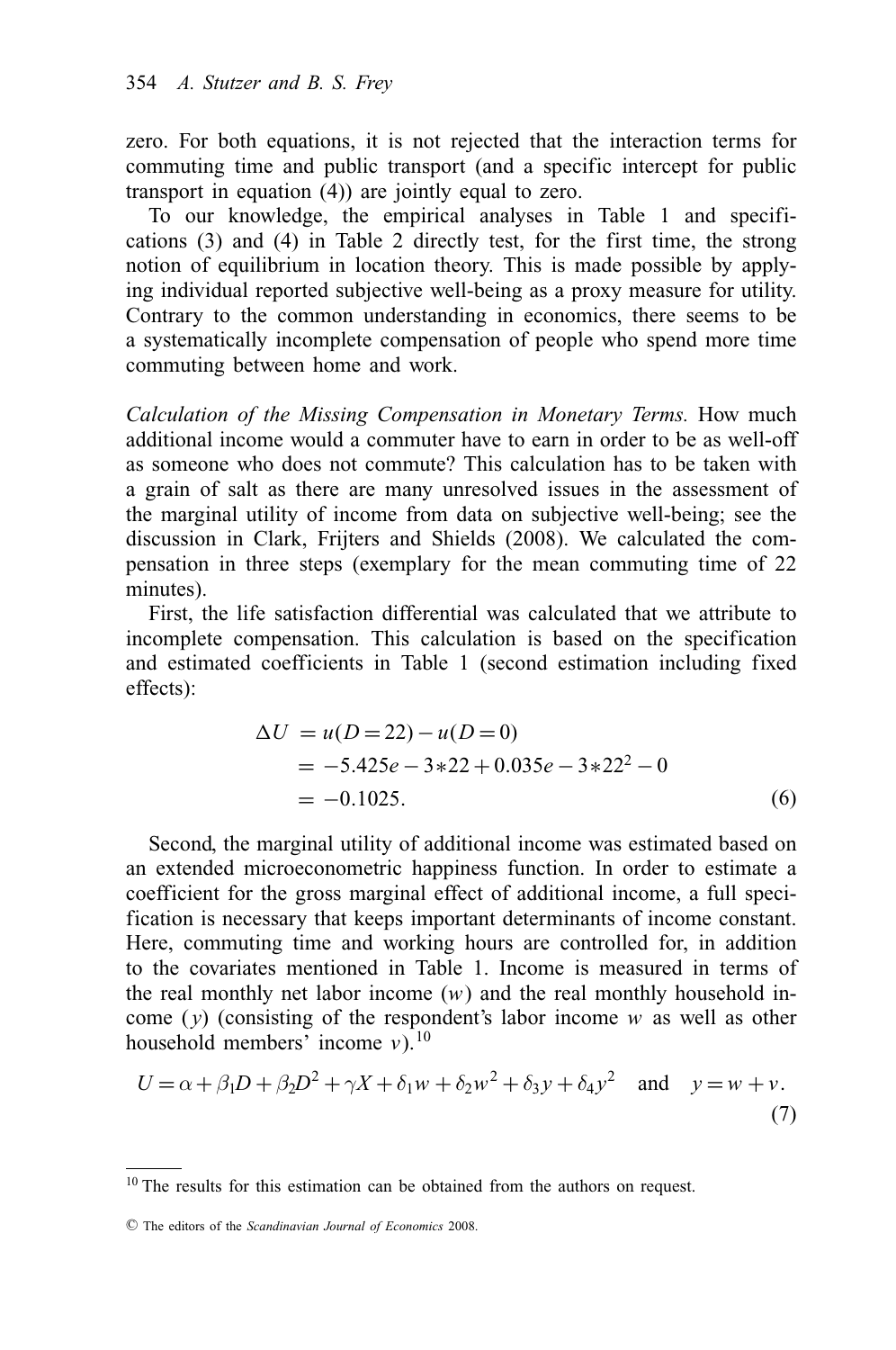The marginal utility of additional labor income at the sample mean  $(\bar{w} = 1,326 \text{ euros}, \bar{v} = 2,800 \text{ euros})$  is

$$
\frac{\partial u}{\partial w} = \delta_1 + 2 * \delta_2 * w + \delta_3 + 2 * \delta_4 * y
$$
  
= 0.157e - 3 + 2\* - 7.80e - 09\*1,326 + 0.100e - 3  
+ 2\* - 3.24e - 09\*2,800  
= 0.218e - 3. (8)

Third, the ratio between the loss in utility due to commuting and the marginal utility of income was built to calculate the missing compensation in monetary terms:

$$
\frac{\Delta U}{\partial u/\partial w} = \frac{-0.1025}{0.218e - 3} = -469.19.
$$
 (9)

Full compensation for commuting 22 minutes (one way) compared with no commuting at all, is estimated to require an additional monthly income of approximately 470 euros or 35.4 percent of the average monthly labor income. We do not want to insist on the specific number, but would like to emphasize that the loss in well-being due to a suboptimal commuting situation seems sizable whether put in perspective relative to other determinants of subjective well-being or translated into monetary terms.

## **IV. Is There a Simple Explanation for the Commuting Phenomenon?**

The finding that people who spend more time commuting are systematically worse off stands in sharp contrast to the equilibrium view in economics. There are two completely different ways of reacting to this challenge: First, the empirical finding may be misleading. In fact, equilibrium is maintained when households are considered as units that are compensated, or when utility from jobs and housing is studied directly. Second, equilibrium may not be attained because of frictions. Transaction costs restrict residential and job mobility and prevent commuters from being fully compensated.

### *Is Full Compensation Attained at the Household Level?*

While commuting might be a burden for those involved, the members of their family might benefit so that, overall, the households' well-being is equalized. The empirical finding can thus be explained by a too limited selection of the decision-making unit. At a household level, the equilibrium may still be attained.

This possible explanation of the commuting paradox is studied empirically in Table 3. We analyze whether an individual's subjective well-being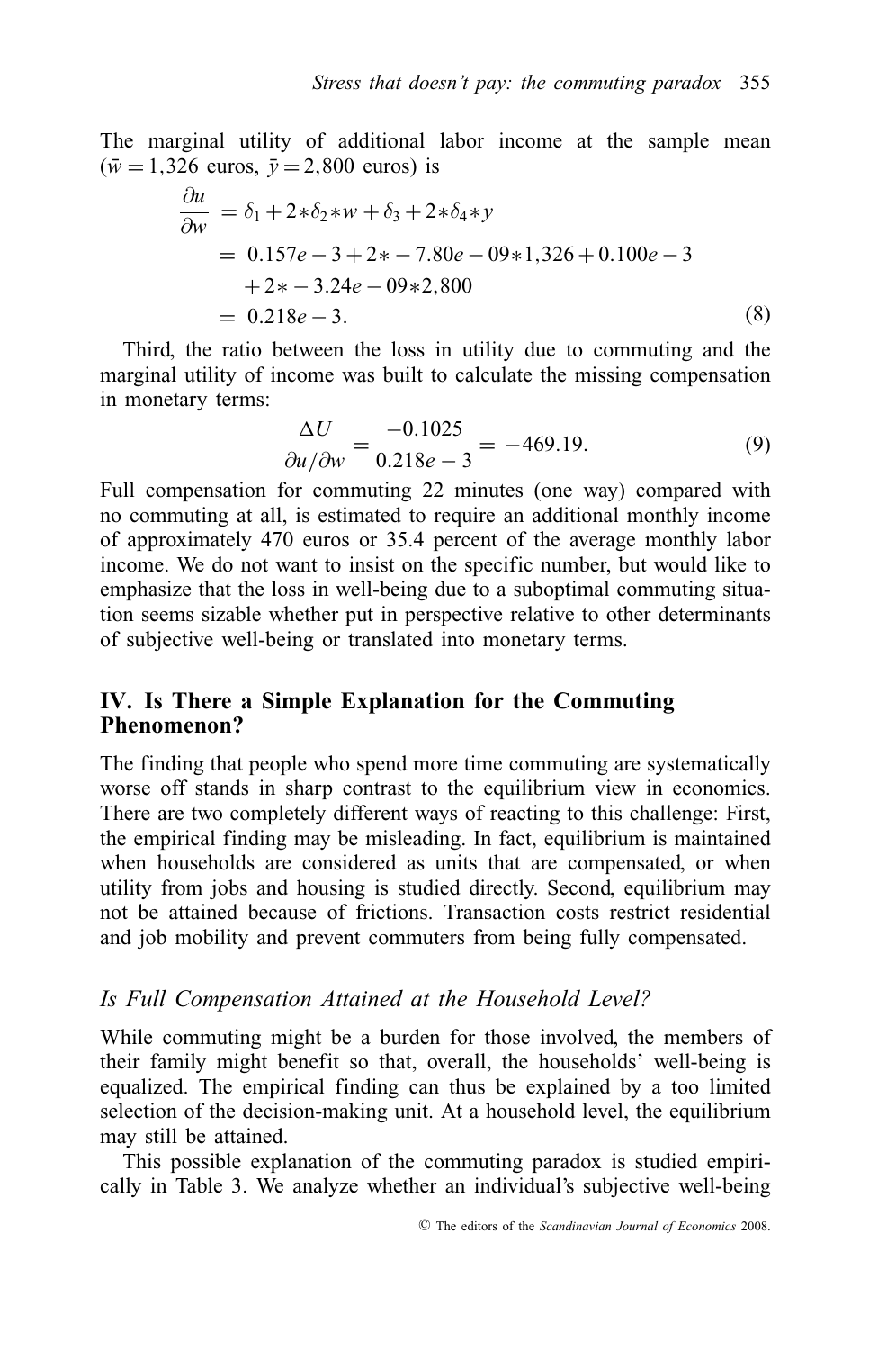|                                         | (1)         |            | (2)          |            |
|-----------------------------------------|-------------|------------|--------------|------------|
|                                         | Coefficient | $t$ -Value | Coefficient  | $t$ -Value |
| Partner's commuting time (in minutes)   | $-0.0018$   | $-0.71$    | $-0.0012$    | $-0.48$    |
| Partner's commuting time squared        | $0.021e-3$  | 0.76       | $0.018e-3$   | 0.62       |
| Commuting time                          |             |            | $-0.0063$    | $-2.51$    |
| Commuting time squared                  |             |            | $0.055e - 3$ | 2.04       |
| Irregular commuting                     |             |            | $-0.3573$    | $-2.02$    |
| Commuting to different places           |             |            | $-0.0237$    | $-0.19$    |
| Not commuting                           |             |            | $-0.1759$    | $-1.05$    |
| Individual characteristics <sup>a</sup> | Yes         |            | Yes          |            |
| Individual fixed effects                | Yes         |            | Yes          |            |
| Year fixed effects                      | Yes         |            | Yes          |            |
| No. of observations                     | 19,054      |            | 19,054       |            |
| No. of individuals                      | 10,556      |            | 10,556       |            |

Table 3. *Satisfaction with life and partners' commuting time (dependent variable: satisfaction with life)*

*Data source*: GSOEP.

*Notes*: Partial correlations are from least-squares estimations.

<sup>a</sup> Individual control variables are the same as in Table 1. In addition, two control variables for work status (unemployment and no paid work or other status) are included.

is increasing in relation to his or her partner's commuting time. A positive partial correlation could balance out the compensation that is missing for those who actually commute. However, our results do not support this alternative explanation. In a pooled least-squares estimation (not shown), we find that the more time respondents' partners spend commuting, the less satisfied the respondents are. The negative effect is roughly a third of the size of the effect that is measured for people's own commuting (first estimation in Table 1). This result indicates that commuting might even result in negative externalities for other family members (consistent with previous research on commuting and family tensions mentioned in Section II). However, in the fixed-effects estimations shown in Table 3, the negative effect of a partner's commuting time is close to zero. In sum, there is no evidence that people systematically benefit from the commuting of other household members.

The issue of intra-household bargaining can be excluded if only singleperson households are studied. However, the sample is then reduced substantially to 3,622 observations and individuals are observed, on average, only 1.5 times. In a fixed-effects estimation, we find a large negative effect of commuting time on life satisfaction. The partial correlation for the linear term is  $-0.0197$  ( $t = -2.62$ ) and the square term is  $0.17e - 3$  $(t=1.95)$ . This amounts to a negative effect of a one-hour commute of  $-0.578$  ( $t = -2.68$ ). However, the standard error of this estimation is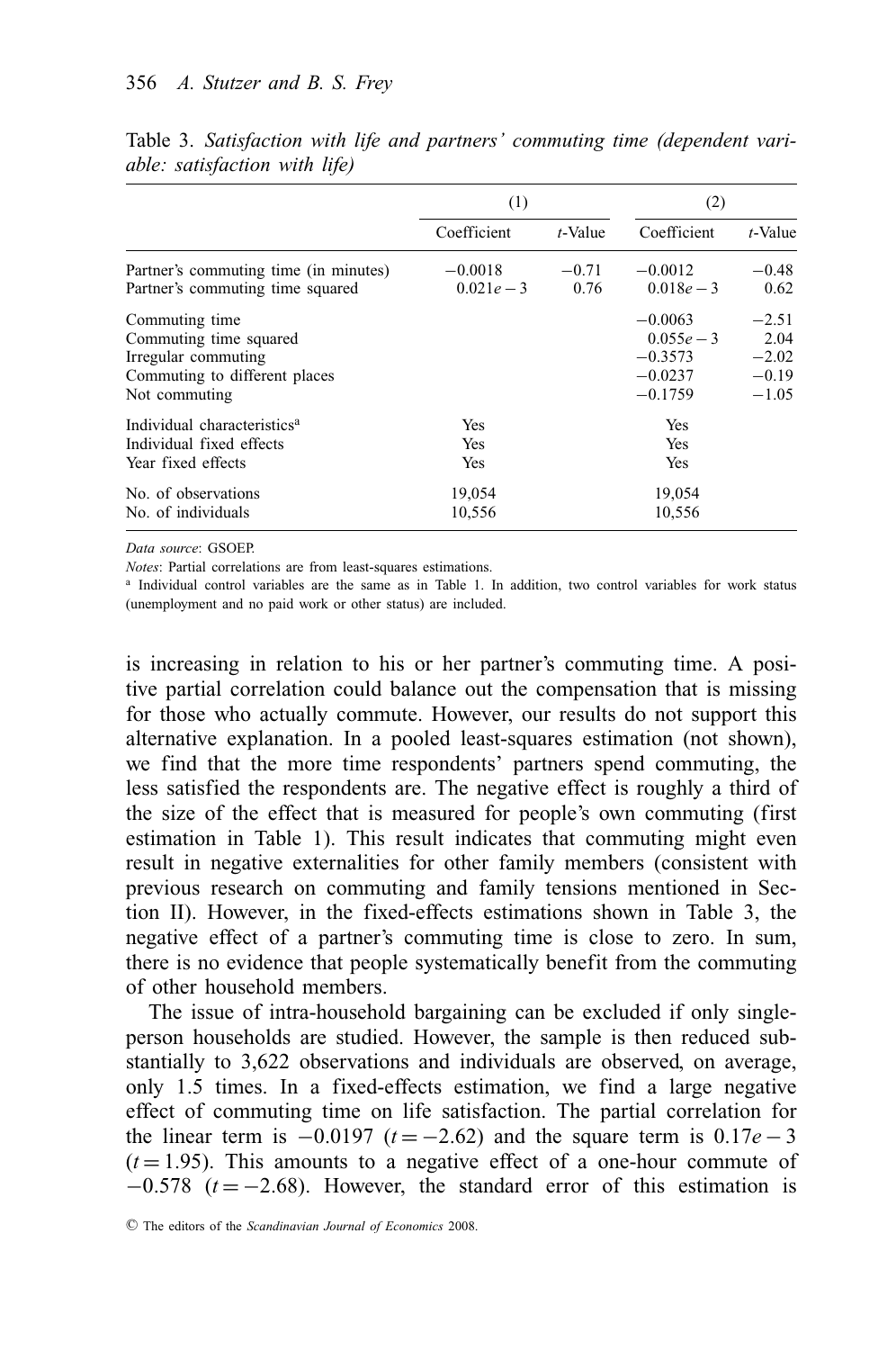large and the 95 percent confidence interval includes the negative effect estimated for the fixed-effects specification shown in Table 1. Still, the finding strengthens the paradoxical finding from the previous section, rather than any alternative explanation based on intra-household altruism or bargaining.

## *Are There Indications for Compensation in Satisfaction with Particular Life Domains?*

There is a second reason why equilibrium could actually be attained, though not be reflected accordingly in reported subjective well-being. When people make a judgment about their well-being, particular life domains and experiences might be more salient than others; see Schwarz and Strack (1999). In our case, commuting might be over-represented in people's evaluation calculus at the time of the interview.

In order to detect possible compensation on the labor and the housing market that might not be accurately measured in overall life satisfaction, we additionally study domain satisfaction. The results are shown in Table 4.

|                                                                                         | Satisfaction with |            |            |            |             |
|-----------------------------------------------------------------------------------------|-------------------|------------|------------|------------|-------------|
|                                                                                         | Health            | Job        | Dwelling   | Spare time | Environment |
| Mean satisfaction                                                                       | 7.072             | 7.147      | 7.426      | 6.506      | 6.143       |
| [std. dev.]                                                                             | [2.05]            | [2.02]     | [2.15]     | [2.29]     | [2.03]      |
| <b>Estimation</b> coefficients                                                          | $-7.00e-3$        | $-8.69e-3$ | $-0.57e-3$ | $-0.014$   | $-1.85e-3$  |
| Commuting time                                                                          | $(-3.55)$         | $(-4.03)$  | $(-0.25)$  | $(-4.45)$  | $(-0.76)$   |
| Commuting time squared                                                                  | $0.05e-3$         | $0.07e-3$  | $0.00e-3$  | $0.05e-3$  | $0.00e-3$   |
|                                                                                         | (2.58)            | (3.35)     | (0.00)     | (1.42)     | (0.39)      |
| Individual characteristics <sup>a</sup>                                                 | Yes               | Yes        | <b>Yes</b> | Yes        | Yes         |
| Individual fixed effects                                                                | Yes               | Yes        | Yes        | Yes        | Yes         |
| Year fixed effects                                                                      | Yes               | Yes        | Yes        | Yes        | Yes         |
| $F$ -test (Prob. > $F$ )<br>Commuting time $= 0$<br>and commuting time<br>squared $= 0$ | 0.001             | 0.000      | 0.855      | 0.000      | 0.598       |
| Effect of one hour                                                                      | $-0.223$          | $-0.243$   | $-0.034$   | $-0.658$   | $-0.075$    |
| of commuting                                                                            | $(-3.70)$         | $(-3.67)$  | $(-0.49)$  | $(-6.98)$  | $(-1.00)$   |
| No. of observations                                                                     | 39,069            | 38,356     | 38,938     | 28,018     | 29,430      |
| No. of individuals                                                                      | 19,063            | 18,756     | 19,014     | 17,901     | 16,068      |

Table 4. *Commuting and domain satisfaction*

*Source*: GSOEP.

*Notes*: Partial correlation coefficients are from least-squares estimations. *t*-Values are in parentheses.

<sup>a</sup> The same control variables for individual characteristics as in Table 1 are included.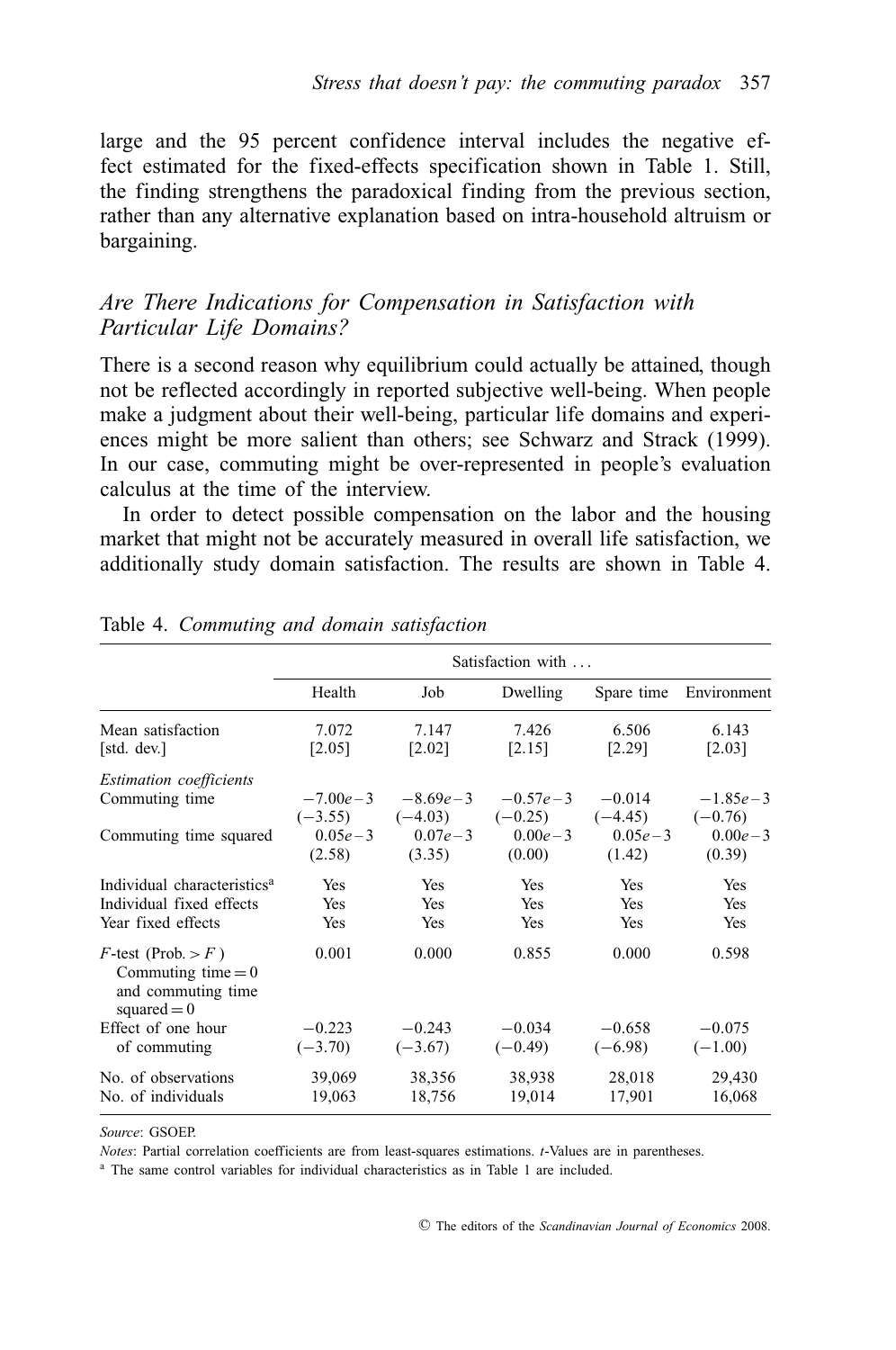According to the initial notion of equilibrium, it is hypothesized that people who spend more time commuting are compensated by a more attractive job or home and, accordingly, report higher satisfaction with these two aspects. However, results for domain satisfaction contradict these predictions. People with a lengthy distance to and from work do not report increased satisfaction with their dwelling and report even lower satisfaction with their job. Employed and self-employed people who spend an hour commuting (one way) report, on average, a 0.24 points  $(t = -3.67)$  lower satisfaction with their job. Both findings are inconsistent with the idea of compensation in location theory and sustain the commuting paradox. Results in Table 4 further indicate that commuting time is significantly negatively correlated with health satisfaction and it has a large negative effect on people's satisfaction with their spare time.<sup>11</sup> We thus find a negative partial correlation for commuting time in one specific domain of satisfaction where we would expect so (i.e., spare time) and a negative or no correlation for three domains in which we would expect a positive one (i.e., job, dwelling and environment).

# *Is Equilibrium Not Attained as a Result of Frictions?*

The reasoning so far might be countered by arguing that there are disequilibrium models (or search models) in urban and regional economics that complement Alonso–Muth-type residential location models; for surveys see e.g. Clark and van Lierop (1986) and Crampton (1999). These models take transaction costs explicitly into account, as in e.g. Weinberg, Friedman and Mayo (1981) and van Ommeren, Rietveld and Nijkamp (1997). While they generate similar predictions for individual behavior on the urban labor and housing market to the former ones, they predict lower utility for those in a disadvantaged situation with long commuting times; see e.g. van Ommeren (2000). Transaction costs prevent people from adjusting to economic shocks. In particular, transaction costs might hinder people from experiencing a longer or more disturbing commuting time *ex post* than expected *ex ante* from re-optimizing. Therefore, people might be locked into a disadvantaged commuting situation. It is very difficult to reject an explanation based on transaction costs (in particular as transaction costs might also be systematically involved in behavioral explanations).

A related reasoning links the opportunities for optimization to economic status. It might be hypothesized that poor people have less chance of

 $11$  The finding that there are significant differences in the negative effect of commuting on domain satisfaction indicates that the results cannot simply be interpreted as response biases, whereby less happy people paint an overall gloomier picture in every dimension, i.e., they overstate commuting time, report lower domain satisfaction and so on.

<sup>C</sup> The editors of the *Scandinavian Journal of Economics* 2008.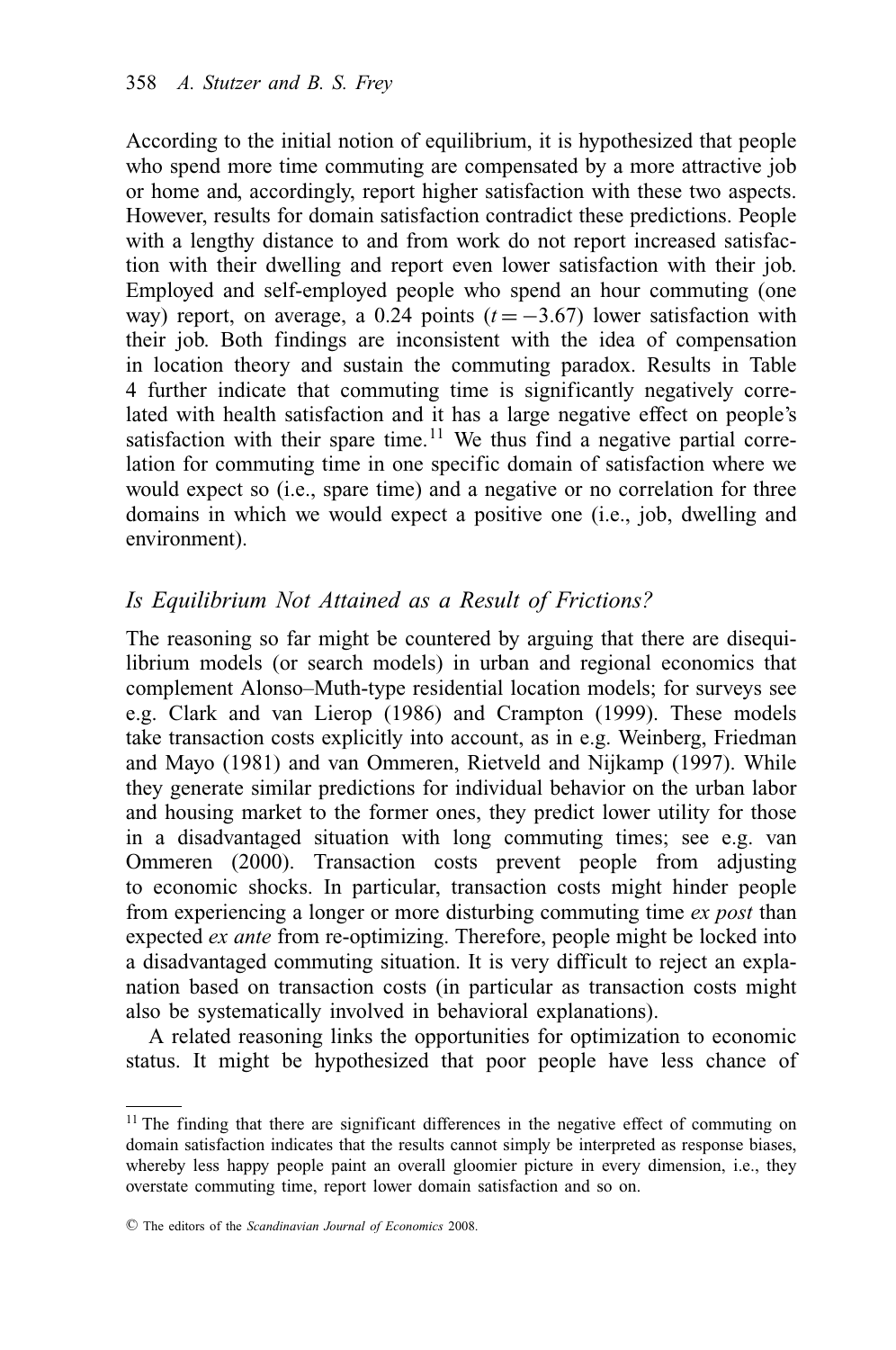optimizing, due to powerful agents on the housing and labor markets, so that they end up spending more time commuting that is not compensated. Contrary to this presumption, in our sample, people from low-income households do not commute more on average (see footnote 7). However, they seem to experience reduced compensation of the burden of commuting compared to people from high-income households. In the subsample of people with a low household income (below median), a fixed-effects estimation specified as in Table 1, panel (2) shows an effect of one hour of commuting on life satisfaction of −0.251 (*t* = −3.27), while the effect is −0.134 (*t* = −1.94) for people from high-income households (median or above). However, it cannot be rejected that the coefficients for commuting time and commuting time squared are the same in the two subsamples (Prob.  $\geq F = 0.203$ ). Due to the limited longitudinal variation, statistically significant differences in commuting effects between subsamples are difficult to establish.

In the remainder of this subsection, we focus on persons who changed their job or their place of residence between those survey waves for which we have information on commuting time. These people have the possibility of re-optimizing. Thus, it is not expected that any changes in commuting time will be systematically linked to reported life satisfaction. In contrast, if individuals for some reason accept commuting, despite not being compensated (the paradoxical case), a negative effect of increased commuting time on utility would again be observed.

If uncompensated commuting is a reflection of the cost of re-optimizing, individuals who change either their residence or their job might overcome the inferior situation and choose optimal commuting time. Of course, it might still be that movers who increase their commuting time do so because of bad luck and have no better alternative (e.g. because they were fired). The degree of compensation associated with moving was tested based on observations for which consecutive information on commuting time is available, i.e., for the years 1985/90, 1990/93 for the Old German *Laender*; 1992/93 for the New German *Laender*; and 1993/95, 1995/98 and 1998/2003 for both. A new panel was generated, restricted to people who either changed their job and/or their place of residence anytime between the respective years. Missing information for the commuting time between years is imputed following a simple rule. As long as respondents stay in their job and in their residence, commuting time is carried forward to the following year with missing information. Accordingly, for years in the past when respondents stayed in the same job and residence, commuting time is imputed backwards. If someone only moves once between years with reported information on commuting time, commuting time can be imputed throughout. The new panel thus restricts the variation in commuting time to changes due to moving. It consists of episodes between two (old German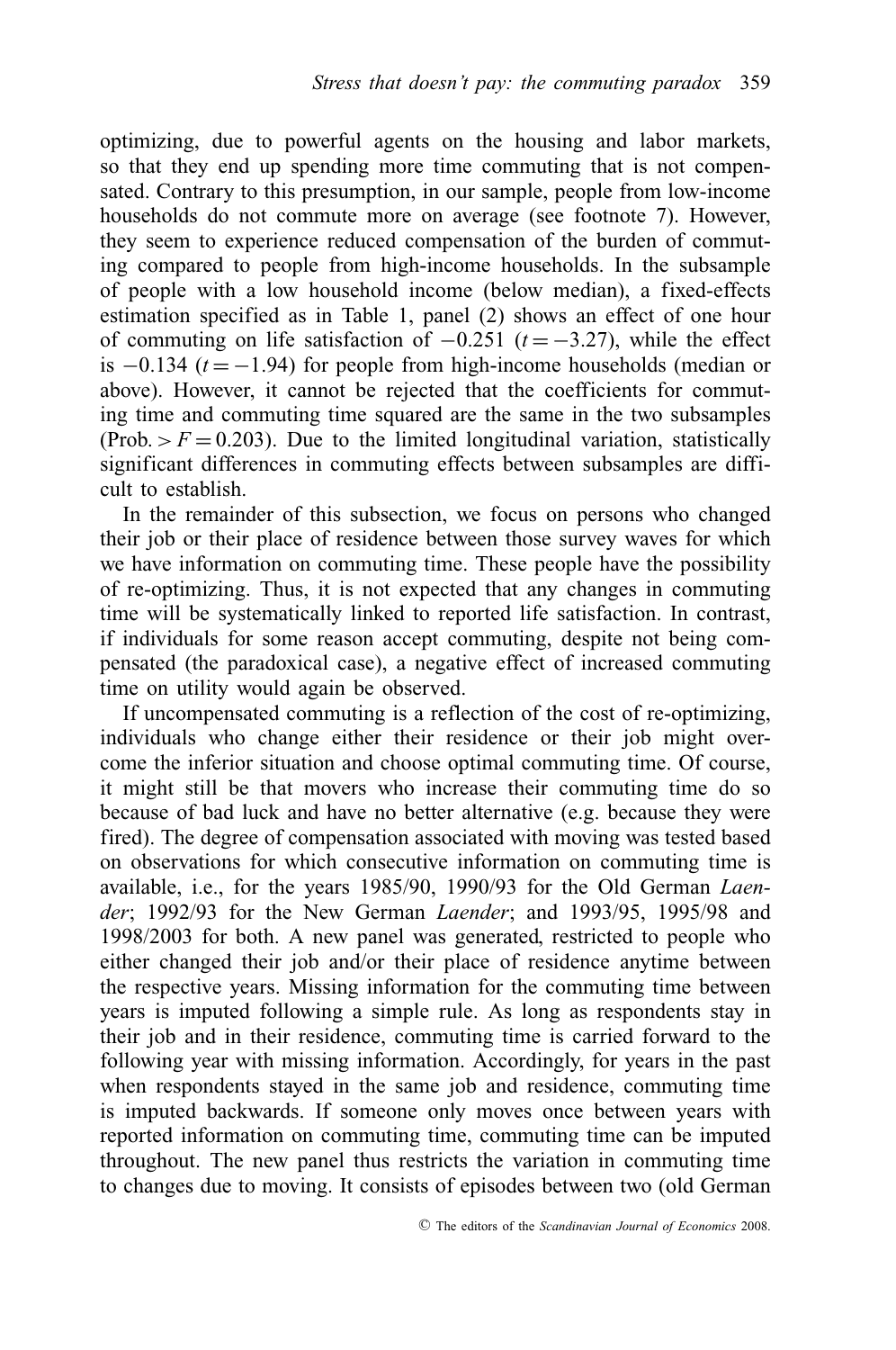*Laender* 1992/93) and six (1985/90 and 1998/2003) annual observations. Reports of life satisfaction right before and after somebody moves can be taken into account and a temporary effect of having a new job or residence can be captured empirically. The same specifications as in Table 1 were estimated. Results are shown in Table 5.

|                                                                                      | A11            | All         | Change of    | Change of  |
|--------------------------------------------------------------------------------------|----------------|-------------|--------------|------------|
|                                                                                      | movers         | movers      | residence    | job        |
|                                                                                      | (1)            | (2)         | (3)          | (4)        |
| Commuting time                                                                       | $-0.0041$      | $-0.0019$   | $-0.0047$    | $-0.0027$  |
|                                                                                      | $(-3.10)$      | $(-1.08)$   | $(-1.39)$    | $(-1.00)$  |
| Commuting time squared                                                               | $4.70e - 6$    | $-0.852e-6$ | $0.026e - 3$ | $0.011e-3$ |
|                                                                                      | (0.31)         | $(-0.05)$   | (0.67)       | (0.39)     |
| Change of residence                                                                  | 0.1661         | 0.1379      | 0.1104       | 0.3158     |
|                                                                                      | (5.65)         | (5.61)      | (3.73)       | (2.38)     |
| Change of job                                                                        | $-0.1057$      | 0.0179      | 0.1096       | 0.0457     |
|                                                                                      | $(-4.11)$      | (0.80)      | (0.96)       | (1.60)     |
| Individual characteristics <sup>a</sup>                                              | Yes            | Yes         | Yes          | Yes        |
| Individual fixed effects                                                             | N <sub>0</sub> | Yes         | Yes          | Yes        |
| Year fixed effects                                                                   | Yes            | Yes         | Yes          | Yes        |
| $F$ -test (Prob. > $F$ )<br>Commuting time $= 0$ and<br>commuting time squared $= 0$ | 0.000          | 0.035       | 0.169        | 0.306      |
| Effect of one hour of                                                                | $-0.230$       | $-0.115$    | $-0.192$     | $-0.122$   |
| commuting                                                                            | $(-6.09)$      | $(-2.20)$   | $(-1.88)$    | $(-1.45)$  |
| No. of observations                                                                  | 25,712         | 25,712      | 9,818        | 11,052     |
| No. of individuals                                                                   | 5,560          | 5,560       | 2,316        | 3,031      |
|                                                                                      | (5)            | (6)         | (7)          | (8)        |
| Commuting time                                                                       | $-0.0037$      | $-0.0019$   | $-0.0027$    | $-0.0017$  |
|                                                                                      | $(-6.79)$      | $(-2.59)$   | $(-1.76)$    | $(-1.49)$  |
| Change of residence                                                                  | 0.1660         | 0.1379      | 0.1100       | 0.3157     |
|                                                                                      | (5.65)         | $(-5.61)$   | (3.72)       | (2.38)     |
| Change of job                                                                        | $-0.1057$      | 0.0179      | 0.1085       | 0.0454     |
|                                                                                      | $(-4.11)$      | (0.80)      | (0.95)       | (1.59)     |
| Individual characteristics <sup>a</sup>                                              | Yes            | Yes         | Yes          | Yes        |
| Individual fixed effects                                                             | N <sub>0</sub> | Yes         | Yes          | Yes        |
| Year fixed effects                                                                   | Yes            | Yes         | Yes          | Yes        |
| Effect of one hour of                                                                | $-0.224$       | $-0.116$    | $-0.163$     | $-0.103$   |
| commuting                                                                            | $(-6.79)$      | $(-2.59)$   | $(-1.76)$    | $(-1.49)$  |
| No. of observations                                                                  | 25,712         | 25,712      | 9,818        | 11,052     |
| No. of individuals                                                                   | 5,560          | 5,560       | 2,316        | 3,031      |

Table 5. *Compensation of people who relocate or change jobs (dependent variable: satisfaction with life)*

*Data source*: GSOEP.

*Notes*: Partial correlation coefficients are from least-squares estimations. *t*-Values are in parentheses.

<sup>a</sup> The same control variables for individual characteristics as in Table 1 are included.

<sup>C</sup> The editors of the *Scandinavian Journal of Economics* 2008.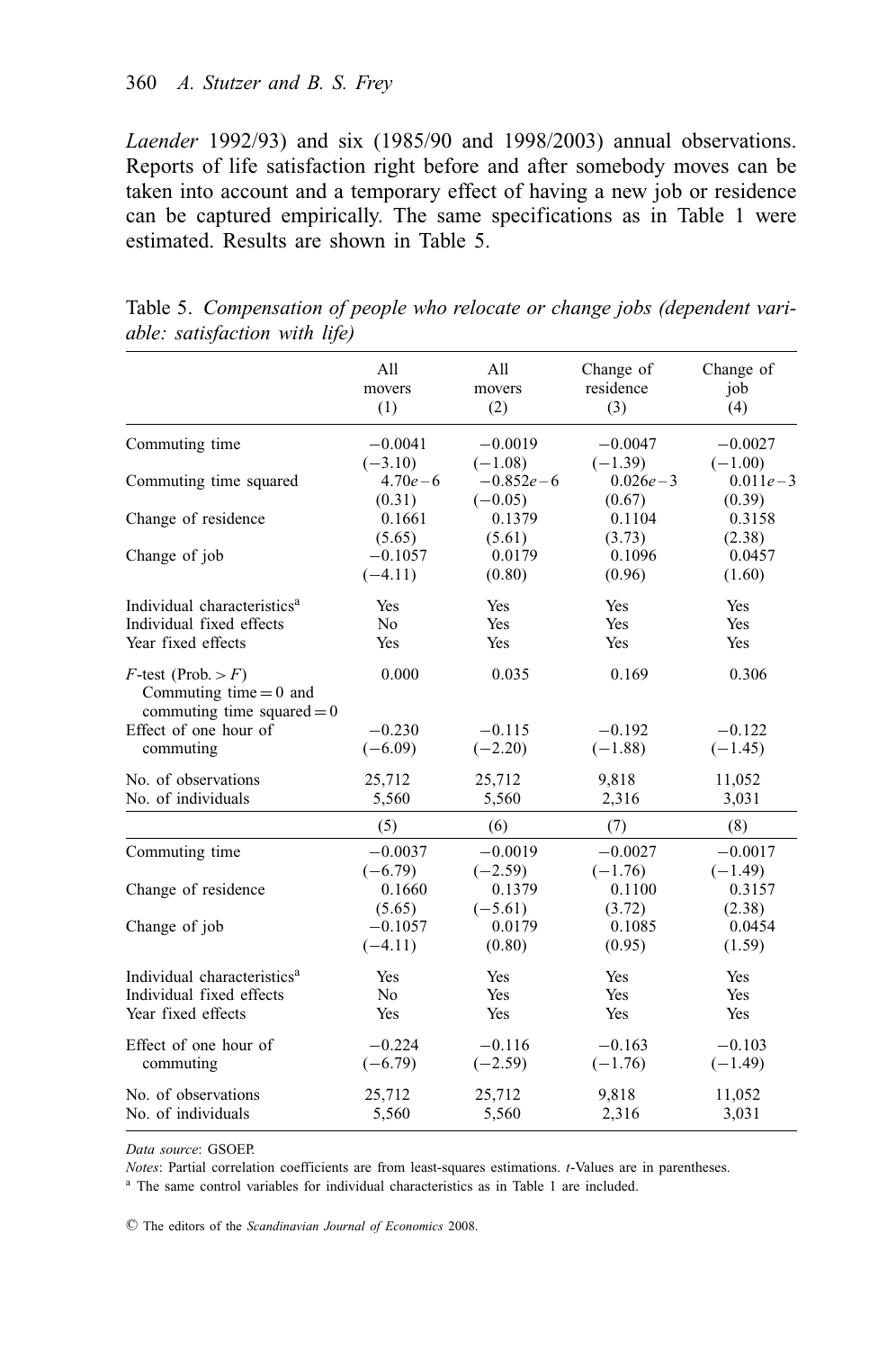Compared to the results in Table 1, movers report a smaller reduction in life satisfaction when commuting time is increased. The effect for one hour is −0.115 units and thus about half the size of the effect found in the baseline estimation. However, this effect is still substantial and statistically significant. In the fixed-effects estimation for all movers, an *F*-test rejects that commuting time and commuting time squared are jointly equal to zero. Less can be said about whether there is a systematic difference in the negative effect of commuting for people who only change their residence or only change their job. While the effect seems larger for people who relocate than for people who change their job, the standard errors are too large to draw a statistically valid conclusion. People who change their residence experience, on average, temporarily higher life satisfaction in their new home.<sup>12</sup>

In sum, people who change their job and/or their residence still experience reduced life satisfaction if their new arrangement involves longer commuting. While the smaller effect size hints to some sort of moving costs (that explain part of the overall negative correlation), the phenomenon remains partly unexplained.

#### **V. Towards Behavioral Explanations**

There is yet another reaction to the general result of this study. Individuals' decisions concerning commuting cannot be fully understood within the traditional economics framework. It is an issue "[w]here economics stops short" (*Economist*, 1998, special issue on commuting). Inspiration from other social sciences may complement an economic analysis of commuting behavior. Most prominent are insights from psychology that have been successfully integrated into a new cross-disciplinary field of economics and psychology, as in e.g. Rabin (1998), Camerer, Loewenstein and Rabin (2003) and Frey and Stutzer (2007).

There are at least two lines of reasoning that could contribute to a better understanding of people's commuting behavior. First, people might not be capable of correctly assessing the true costs of commuting for their wellbeing. They might rely on inadequate intuitive theories when they predict how they are affected by commuting. In particular, they may make mistakes when they predict their adaptation to daily commuting stress.<sup>13</sup> It has, for

 $12$  Specifications (3) and (4) report effects for a change of residence as well as a change of job because some people (who again move later on) have just moved before the initial observation with reported information about commuting time.

<sup>&</sup>lt;sup>13</sup> Excellent overviews on people's difficulties in predicting future utility, as well as on adaptation, are provided in Frederick and Loewenstein (1999) and Loewenstein and Schkade (1999).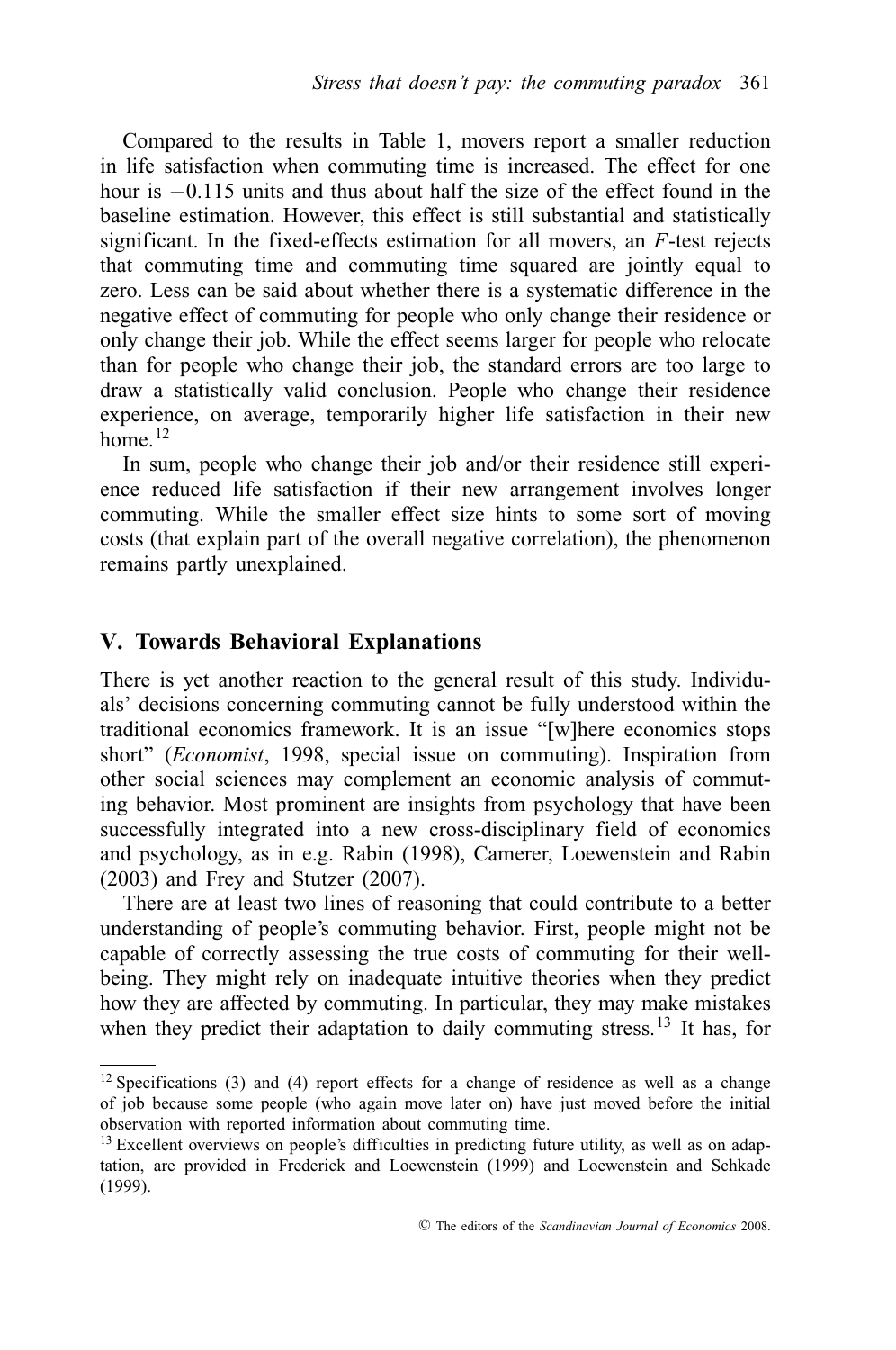example, been found that people do not get used to random noise; see Weinstein (1982). In contrast, people adapt to a large extent to higher income; see e.g. Stutzer (2004). In the case of overestimated adaptation, people systematically choose too long commuting times. A similar reasoning is followed in Simonsohn (2006). He argues that commuting behavior can be better understood in a framework of constructed preferences. People come up with some reference level of commuting time or commuting radius that they are only prepared to give up after experiencing negative effects on their well-being. In a challenging study on people who move from one US city to another, Simonsohn finds that people from a city where the average commuting time of the population is high (or low) also choose to commute more (or less) than average at their new place of residence (keeping individuals' own past commuting experience constant). In the latter model, people can thus either commute too much or too little.

Second, people's weak will-power might be another reason why long commutes are not compensated.<sup>14</sup> Those with limited self-control and insufficient energy might be induced to not even try to improve their lot. This view corresponds to what some lay people seem to think. The decision to start searching for a job closer to home or an apartment that reduces commuting time is again and again postponed to the following week. However, this can only be a partial explanation as there are indications of a negative effect of commuting on reported life satisfaction even for those individuals who have either changed their residence and/or their job. Still, some people might not only smoke more and save less than they would actually like, but also commute more than what they consider to be optimal.

# **VI. Concluding Remarks**

Commuting is for many people a time-consuming experience five days a week. The journey from home to work and back is therefore an important aspect of modern life; it affects people's well-being and demands difficult decisions about mobility on the labor and housing market.

Commuting is also interesting for economic research conceptually. The decision to commute is hardly regulated. People are expected to freely optimize. This environment allows for testing basic assumptions of the economic approach, like market equilibrium. Positive and normative theories

<sup>&</sup>lt;sup>14</sup> The consequences of (economic) agents with self-control problems are discussed in e.g. O'Donoghue and Rabin (1999) and Brocas and Carrillo (2003).

<sup>C</sup> The editors of the *Scandinavian Journal of Economics* 2008.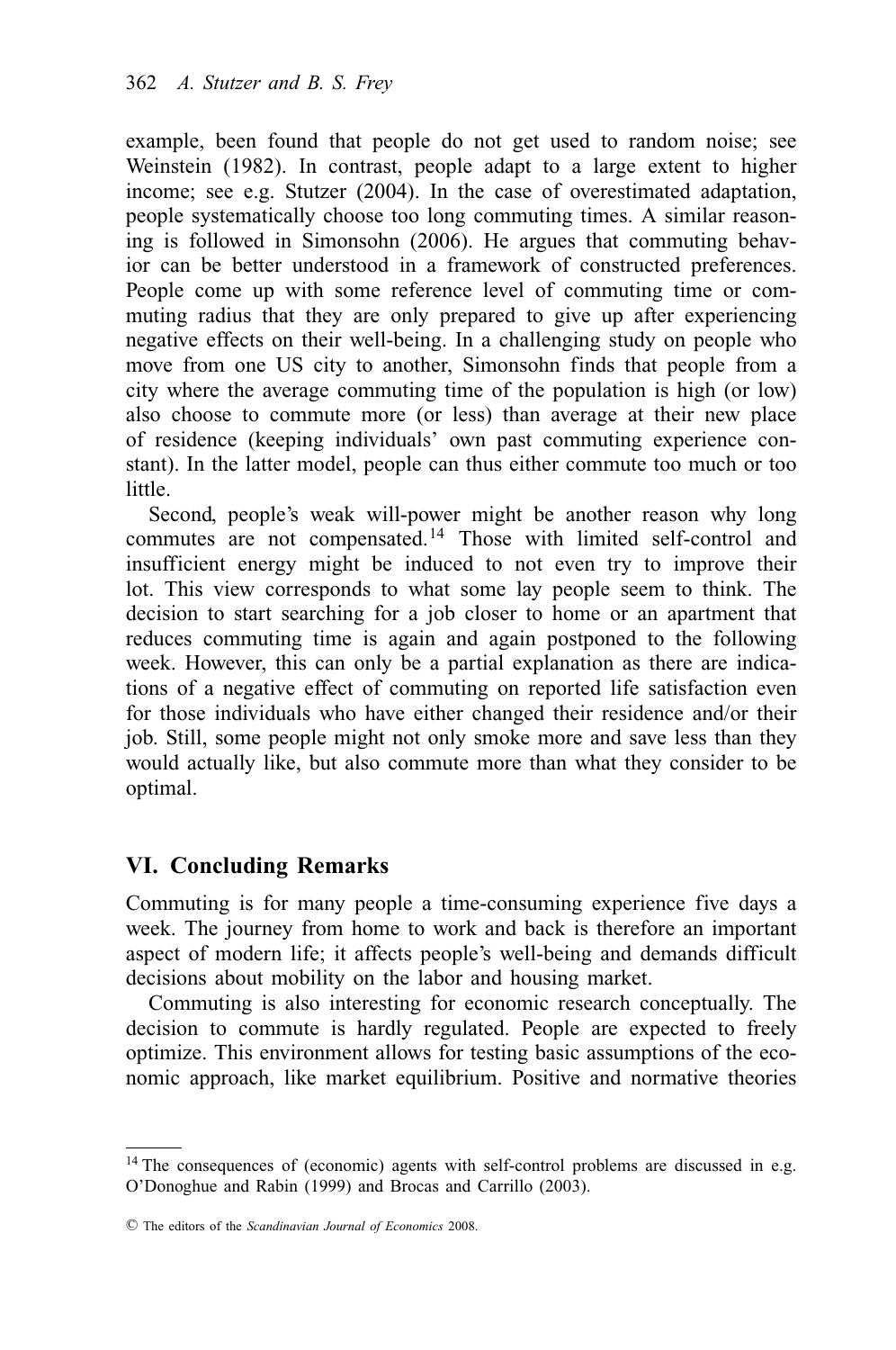in urban and regional economics, as well as in public economics, rely on a strong notion of equilibrium. It is assumed that people who can move freely and change jobs arbitrage away any utility differentials between people, whether they are due to residential characteristics or due to covering distance, *ceteris paribus*.

In our test with panel data on subjective well-being for Germany, we find, contrary to the prediction of equilibrium location theory, a large negative effect of commuting time on people's satisfaction with life. People who commute 22 minutes (one way), which is the mean commuting time in Germany, report, on average, a 0.103-point lower satisfaction with life. This phenomenon is robust to a wide range of possible response biases, and it is not explained by compensation at the level of households. If people are aware of the full costs of commuting, the finding shows the importance of moving costs of trapped individuals. However, an albeit small effect also holds for people who either change their job or their place of residence and so have the opportunity of re-optimizing their commuting situation. There might, also for them, well be an explanation in terms of economic costs not yet found and thus not yet incorporated into the analysis. This cost factor would be interesting to know, because it potentially relates to a sizable loss in well-being and should be explicitly modeled in urban and public economics. Until an adequate rational-choice explanation has been provided, we propose the general result to be a "commuting paradox".

Research along the lines studied in the field of economics and psychology may well provide a better understanding of people's decisions about where to live and work and how long the commuting time may be. We favor an explanation based on wrongly predicted adaptation. Decisions about commuting involve a difficult trade-off between socially positively sanctioned income and some loss of spare time that is difficult to assess. Other behavioral anomalies may also play an important role in commuting decisions. Limited will-power and loss aversion, however, may better explain why people remain in an inferior status quo rather than why people who spend more time commuting suffer lower well-being. It will be a major challenge for future research to discriminate between alternative "behavioral" explanations of the phenomenon.

For many people, commuting seems to encompass stress that does not pay off. A better understanding of this phenomenon should provide valuable insights on the institutional and behavioral restrictions to compensation. Moreover, it may help commuters to increase their individual well-being.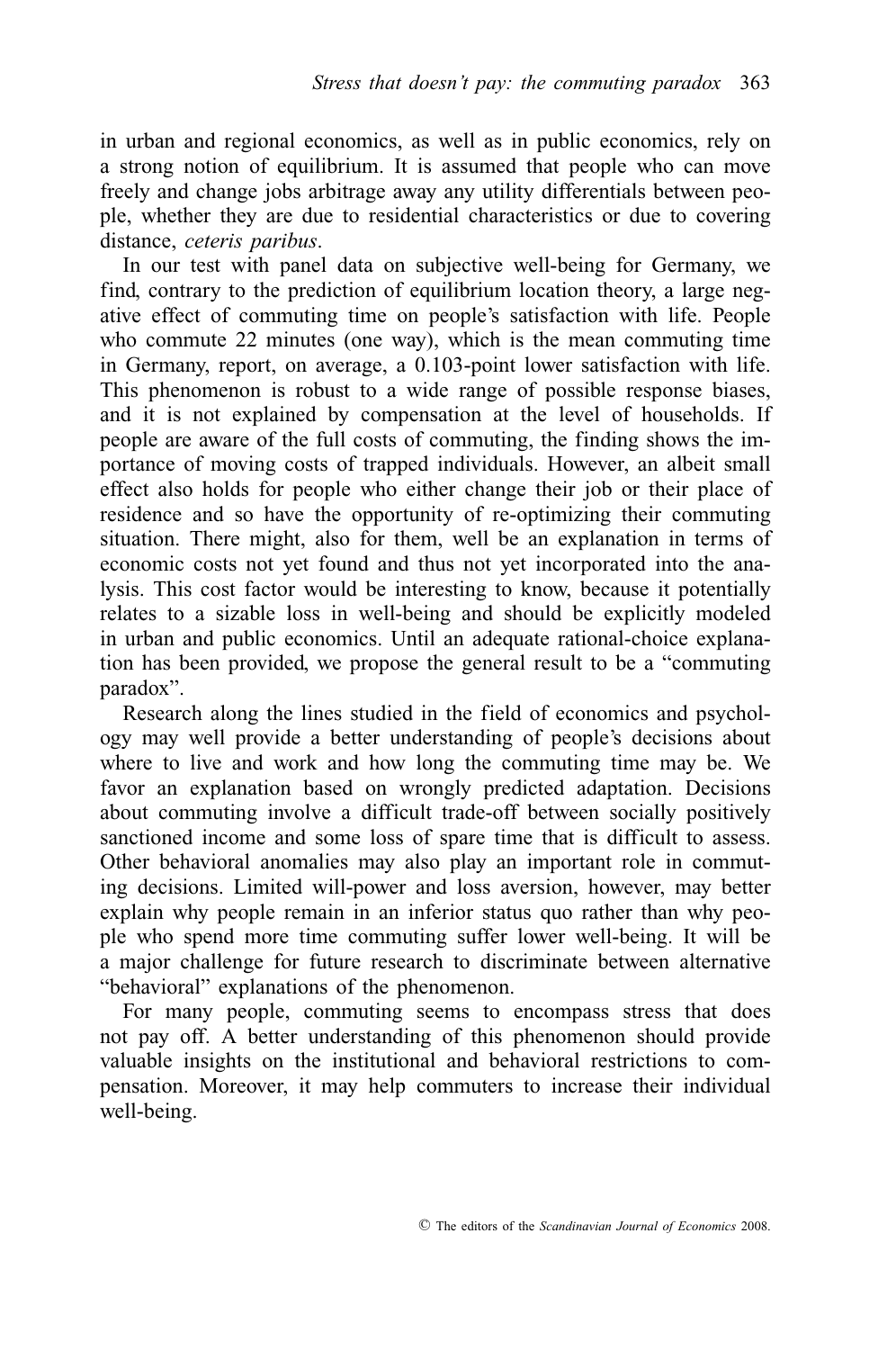## **Appendix**

|                          | Mean      | Std. dev. |                                             | Fraction $(\% )$ |
|--------------------------|-----------|-----------|---------------------------------------------|------------------|
| Satisfaction with life   | 7.143     | 1.67      | Male                                        | 55.6             |
| Commuting time           | 22.079    | 18.35     | Female                                      | 44.4             |
| (in minutes)             |           |           | Head of household or spouse                 | 86.1             |
| Commuting distance       | 12.698    | 19.11     | Child of head of household                  | 12.8             |
| (in kilometers)          |           |           | Not child of head of household              | 1.1              |
| Working hours            | 38.954    | 11.68     | Single, no partner                          | 18.8             |
| (hours per week)         |           |           | Single, with partner                        | 6.4              |
| Real net labor income    | 1,326.601 | 933.06    | Married                                     | 65.0             |
| per month, 2000 euros    |           |           | Separated, with partner                     | 0.3              |
| Real net household       | 2,799.666 | 1,639.37  | Separated, no partner                       | 1.3              |
| income per month,        |           |           | Divorced, with partner                      | 2.5              |
| $2000$ euros             |           |           | Divorced, no partner                        | 3.9              |
| Age                      | 38.907    | 11.77     | Widowed, with partner                       | 0.3              |
| Years of education       | 11.505    | 3.13      | Widowed, no partner                         | 1.2              |
| No. of household members | 3.117     | 1.35      | Spouse living abroad                        | 0.2              |
|                          |           |           | No children in household                    | 54.1             |
|                          |           |           | 1 child in household                        | 23.6             |
|                          |           |           | 2 children in household                     | 16.8             |
|                          |           |           | 3 or more children in household<br>Employed | 5.5<br>83.5      |
|                          |           |           | Self-employed                               | 16.5             |
|                          |           |           | Western Germany                             | 79.8             |
|                          |           |           | Eastern Germany                             | 20.2             |
|                          |           |           | National                                    | 83.1             |
|                          |           |           | EU foreigner                                | 6.8              |
|                          |           |           | Other foreigner<br>First interview          | 10.1<br>4.9      |

| Table A1. Descriptive statistics |  |
|----------------------------------|--|
|----------------------------------|--|

*Data source*: GSOEP.

#### **References**

- Alonso, W. (1964), *Location and Land Use: Toward a General Theory of Land Rent*, Harvard University Press, Cambridge, MA.
- Brocas, I. and Carrillo, J. D. (2003), Information and Self-control, in I. Brocas and J. D. Carrillo (eds.), *The Psychology of Economic Decisions, Vol. 1: Rationality and Well-being*, Oxford University Press, Oxford.
- Camerer, C., Loewenstein, G. and Rabin, M. (eds.) (2003), *Advances in Behavioral Economics*, Russell Sage Foundation Press and Princeton University Press, New York and Princeton, NJ.
- Clark, W. A. V. and van Lierop, W. F. J. (1986), Residential Mobility and Household Location Modelling, in P. Nijkamp (ed.), *Handbook of Regional and Urban Economics*, Vol. I, North-Holland, Amsterdam.
- Clark, A. E., Frijters, P. and Shields, M. A. (2008), Relative Income, Happiness and Utility: An Explanation for the Easterlin Paradox and Other Puzzles, *Journal of Economic Literature. 46*, 95–144.
- Conley, J. P. and Konishi, H. (2002), Migration-proof Tiebout Equilibrium: Existence and Asymptotic Efficiency, *Journal of Public Economics 86*, 243–262.

<sup>C</sup> The editors of the *Scandinavian Journal of Economics* 2008.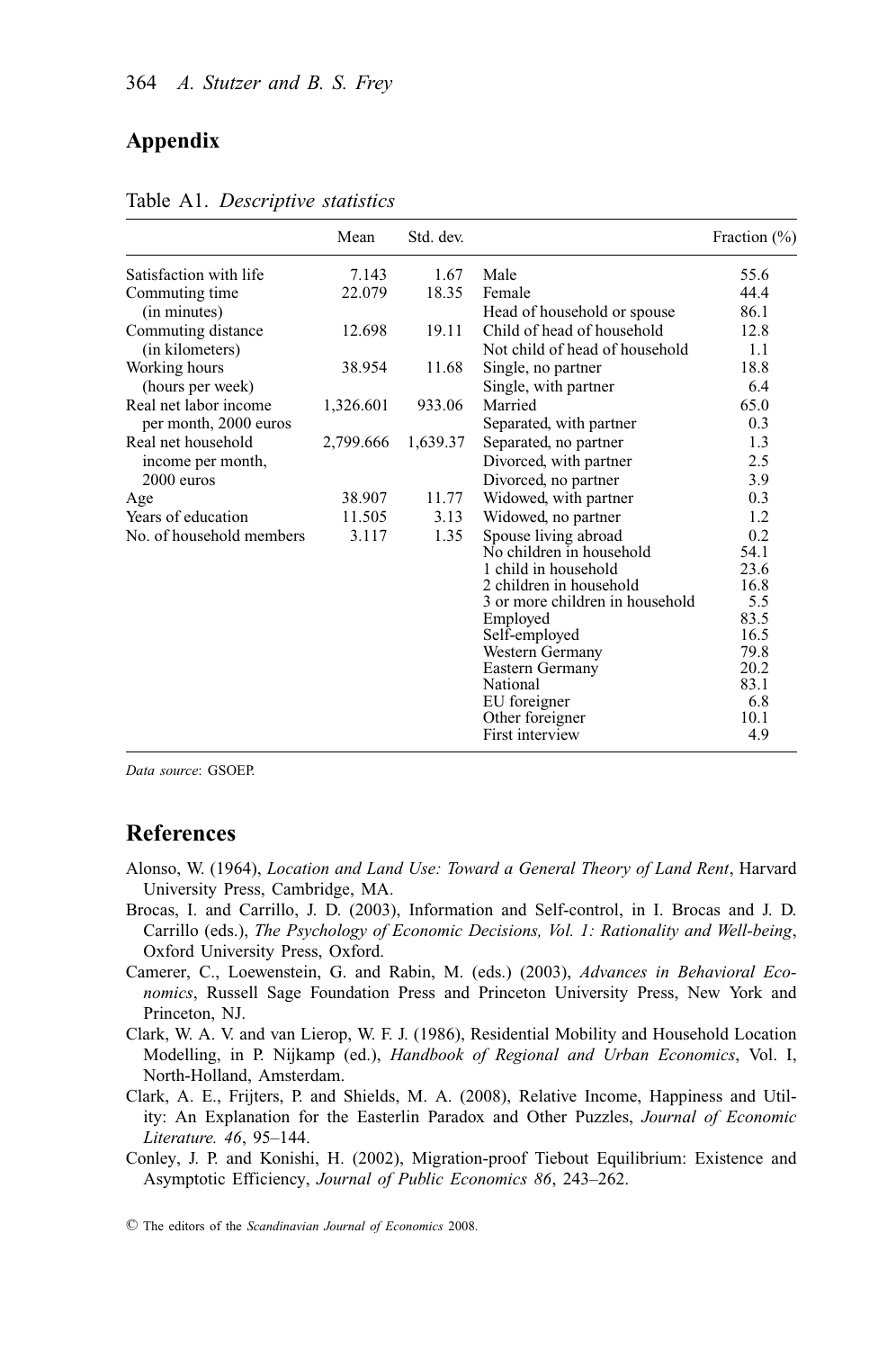- Crampton, G. R. (1999), Urban Labour Markets, in E. S. Mills and P. Cheshire (eds.), *Handbook of Regional and Urban Economics*, Vol. III, North-Holland, Amsterdam.
- Diener, E., Suh, E. M., Lucas, R. E. and Smith, H. L. (1999), Subjective Well-being: Three Decades of Progress, *Psychological Bulletin 125*, 276–303.
- Di Tella, R. and MacCulloch, R. (2006), Some Uses of Happiness Data in Economics, *Journal of Economic Perspectives 20*, 25–46.
- *Economist* (1998), Commuting, Survey, September 3, 1998.
- EPA (Environmental Protection Agency) (2001), Commuter Choice Leadership Initiative: Facts and Figures, *EPA 420-F-01-023*, EPA, Washington, DC.
- Ferrer-i-Carbonell, A. and Frijters, P. (2004), How Important is Methodology for the Estimates of the Determinants of Happiness?, *Economic Journal 114*, 641–659.
- Frederick, S. and Loewenstein, G. (1999), Hedonic Adaptation, in D. Kahneman, E. Diener and N. Schwarz (eds.), *Well-being: The Foundations of Hedonic Psychology*, Russell Sage Foundation, New York.
- Frey, B. S. and Stutzer, A. (2000), Happiness, Economy and Institutions, *Economic Journal 110*, 918–938.
- Frey, B. S. and Stutzer, A. (2002a), What Can Economists Learn from Happiness Research?, *Journal of Economic Literature 40*, 402–435.
- Frey, B. S. and Stutzer, A. (2002b), *Happiness and Economics: How the Economy and Institutions Affect Human Well-being*, Princeton University Press, Princeton, NJ.
- Frey, B. S. and Stutzer, A. (2007), *Economics and Psychology. A Promising New Crossdisciplinary Field*, MIT Press, Cambridge, MA.
- Huriot, J.-M. and Thisse, J. F. (eds.) (2000), *Economics of Cities: Theoretical Perspectives*, Cambridge University Press, Cambridge.
- Kahneman, D., Krueger, A. B., Schkade, D. A., Schwarz, N. and Stone, A. A. (2004), A Survey Method for Characterizing Daily Life Experience: The Day Reconstruction Method, *Science 306*, 1776–1780.
- Koslowsky, M., Kluger, A. N. and Reich, M. (1995), *Commuting Stress: Causes, Effects, and Methods of Coping*, Plenum Press, New York.
- Layard, R. (2005), *Happiness: Lessons from a New Science*, Penguin, London.
- Lepper, H. S. (1998), Use of Other-reports to Validate Subjective Well-being Measures, *Social Indicators Research 44*, 367–379.
- Loewenstein, G. and Schkade, D. (1999), Wouldn't It Be Nice? Predicting Future Feelings, in D. Kahneman, E. Diener and N. Schwarz (eds.), *Well-being: The Foundation of Hedonic Psychology*, Russell Sage Foundation, New York.
- McMillen, D. P. and Singell, L. D. (1992), Work Location, Residence Location, and the Intraurban Wage Gradient, *Journal of Urban Economics 32*, 195–213.
- Muth, R. F. (1969), *Cities and Housing*, University of Chicago Press, Chicago.
- Novaco, R. W., Stokols, D. and Milanesi, L. C. (1990), Subjective and Objective Dimensions of Travel Impedance as Determinants of Commuting Stress, *American Journal of Community Psychology 18*, 231–257.
- O'Donoghue, T. and Rabin, M. (1999), Doing It Now or Later, *American Economic Review 89*, 103–124.
- Rabin, M. (1998), Psychology and Economics, *Journal of Economic Literature 36*, 11–46.
- Schwarz, N. and Strack, F. (1999), Reports of Subjective Well-being: Judgmental Processes and their Methodological Implications, in D. Kahneman, E. Diener and N. Schwarz (eds.), *Well-being: The Foundations of Hedonic Psychology*, Russell Sage Foundation, New York.
- Simonsohn, U. (2006), New-Yorkers Commute More Everywhere: Contrast Effects in the Field, *Review of Economics and Statistics 88*, 1–9.
- Small, K. A. (1992), *Urban Transportation Economics*, Harwood, Chur.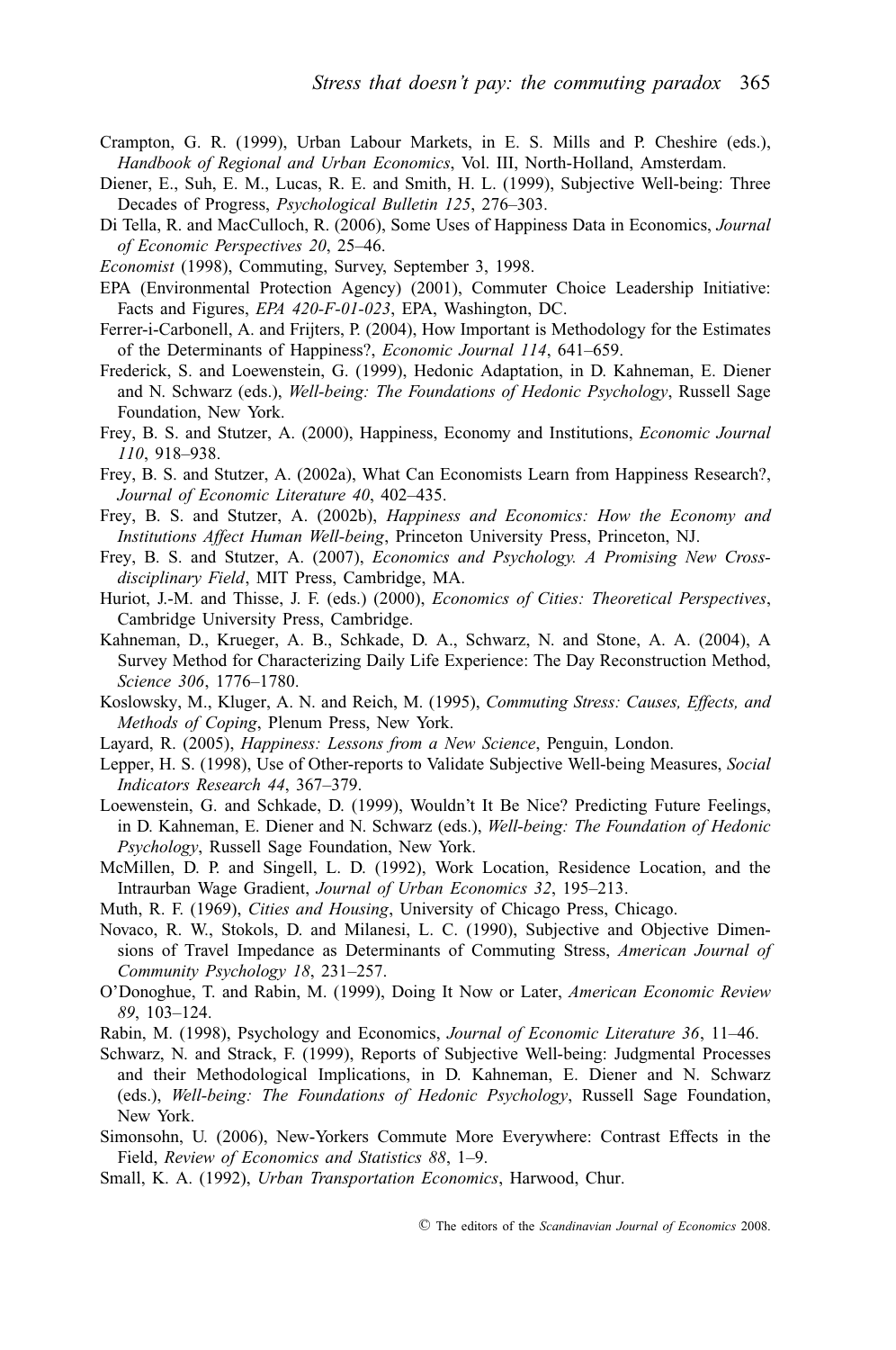- So, K. S., Orazem, P. F. and Otto, D. M. (2001), The Effects of Housing Prices, Wages, and Commuting Time on Joint Residential and Job Location Choices, *American Journal of Agricultural Economics 83*, 1036–1048.
- Stutzer, A. (2004), The Role of Income Aspirations in Individual Happiness, *Journal of Economic Behavior and Organization 54*, 89–109.
- Stutzer, A. and Frey, B. S. (2004), Reported Subjective Well-being: A Challenge for Economic Theory and Economic Policy, *Schmollers Jahrbuch 124*, 1–41.
- Tiebout, C. M. (1956), A Pure Theory of Local Expenditure, *Journal of Political Economy 64*, 416–424.
- Timothy, D. and Wheaton, W. C. (2001), Intra-urban Wage Variation, Employment Location, and Commuting Times, *Journal of Urban Economics 50*, 338–366.
- van Ommeren, J. (2000), *Commuting and Relocation of Jobs and Residences*, Ashgate, Aldershot.
- van Ommeren, J., Rietveld, P. and Nijkamp, P. (1997), Commuting: In Search of Jobs and Residence, *Journal of Urban Economics 42*, 402–421.
- van Ommeren, J., van den Berg, G. J. and Gorter, C. (2000), Estimating the Marginal Willingness to Pay for Commuting, *Journal of Regional Science 40*, 541–563.
- Weinberg, D. H., Friedman, J. and Mayo, S. K. (1981), Intraurban Residential Mobility: The Role of Transactions Costs, Market Imperfections, and Household Disequilibrium, *Journal of Urban Economics 9*, 332–348.
- Weinstein, N. D. (1982), Community Noise Problems: Evidence against Adaptation, *Journal of Environmental Psychology 2*, 87–97.
- Wildasin, D. E. (1987), Theoretical Analysis of Local Public Economics, in E. S. Mills (ed.), *Handbook of Regional and Urban Economics*, Vol. II, North-Holland, Amsterdam.

First version submitted August 2005; final version received January 2008.